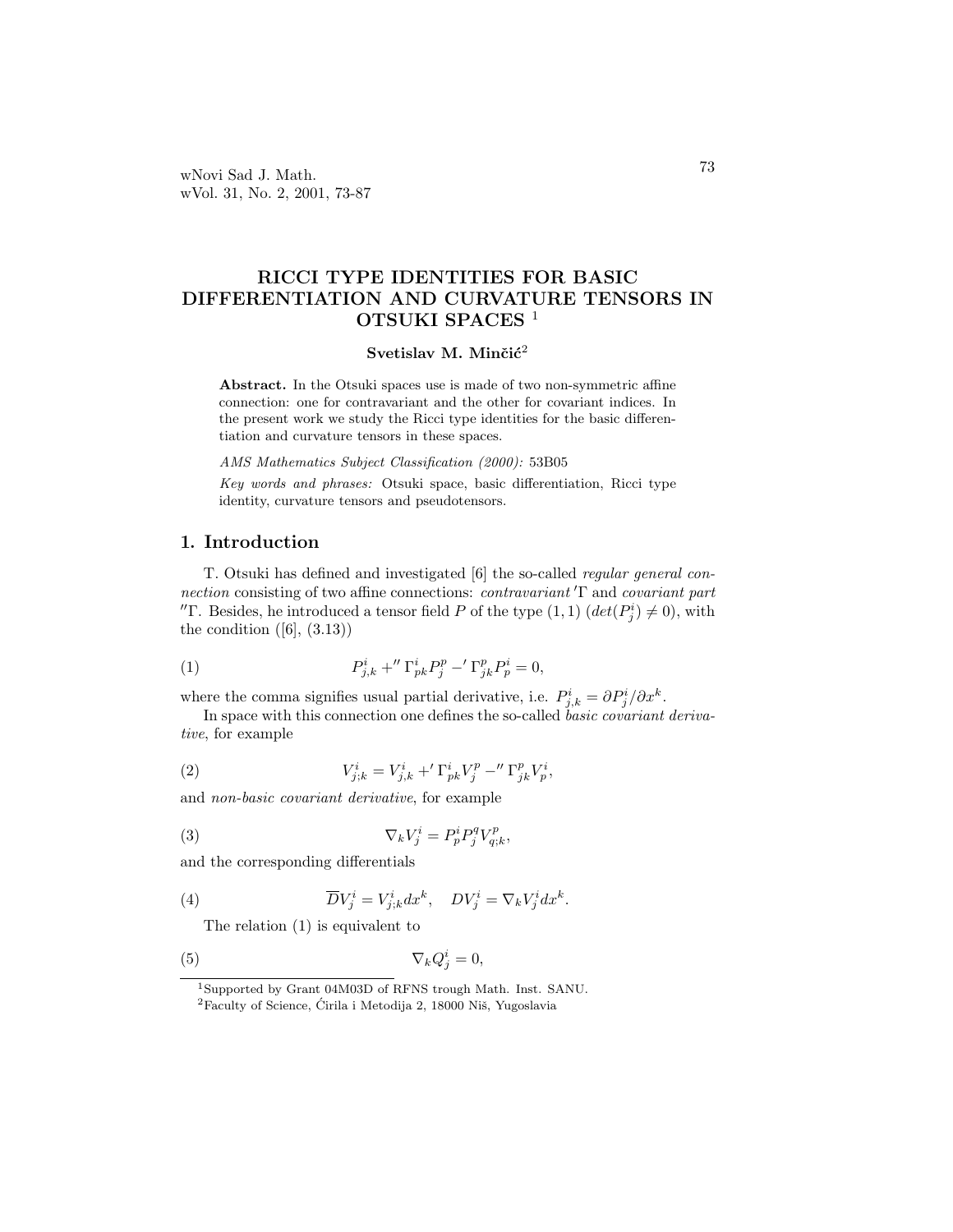74 S. M. Minčić

where  $(Q_j^i) = (P_j^i)^{-1}$ , i.e.

(6) 
$$
P_s^i Q_j^s = P_j^s Q_s^i = \delta_j^i.
$$

Apart from T. Otsuki the cited spaces have been investigated also by A. Moór  $[3]$ , M. Prvanović  $[7]$ ,  $[8]$ , Dj. F. Nadj  $[5]$  and others.

### 2. Ricci type identities for basic differentiation of the first and second kind

**2.0.** The Otsuki space  $O<sub>N</sub>$  is defined as an N-dimensional differentiable manifold on which, with respect to local coordinates  $x^{i}(i = 1, 2, ..., N)$ , is given a tensor field  $P_j^i(det(P_j^i) \neq 0)$  and the connection coefficients  $T_{jk}^i$ ,  ${}''\Gamma_{jk}^i$ , which are non-symmetric in general case and the relations (1) is in force.

Since the connection coefficients  $\Gamma^i_{jk}$  and  ${}''\Gamma^i_{jk}$  are generally non-symmetric with respect to  $j, k$ , one can define two kinds of basic covariant derivative for a tensor V of the type  $(u, v)$ :

(7) 
$$
V_{j_1 \cdots j_v}^{i_1 \cdots i_u} = V_{j_1 \cdots j_v, m}^{i_1 \cdots i_u} + \sum_{\alpha=1}^u {}' \Gamma_{pm}^{i_\alpha} {p \choose i_\alpha} V \cdots - \sum_{\beta=1}^v {}'' \Gamma_{j_\beta m}^p {j_\beta \choose p} V \cdots,
$$

$$
(8) \tV^{i_{1}\cdots i_{u}}_{j_{1}\cdots j_{v}\frac{1}{2}m} = V^{i_{1}\cdots i_{u}}_{j_{1}\cdots j_{v},m} + \sum_{\alpha=1}^{u}{}' \Gamma^{i_{\alpha}}_{mp} {p \choose i_{\alpha}} V \cdots - \sum_{\beta=1}^{v}{}'' \Gamma^{p}_{mj_{\beta}} {j_{\beta} \choose p} V \cdots,
$$

where we have used the designations

(9) 
$$
\binom{p}{i_{\alpha}}V^{\cdots}_{\cdots}=V^{i_{1}\cdots i_{\alpha-1}p i_{\alpha+1}\cdots i_{u}}_{j_{1}\cdots j_{v}},
$$

(10) 
$$
\begin{pmatrix} j_{\beta} \\ p \end{pmatrix} V_{\cdots}^{\cdots} = V_{j_1 \cdots j_{\beta-1} p j_{\beta+1} \cdots j_v}^{i_1 \cdots i_u}.
$$

From here, for the Kronecker symbol we have

(11) 
$$
\delta^i_{j \, \vert \, m} = \mathrm{T}^i_{jm} - \mathrm{T}^i_{jm}
$$

(12) 
$$
\delta^i_{j\,j\,m} = \mathrm{T}^i_{mj} - \mathrm{T}^i_{mj}.
$$

In order to form the Ricci type identities, we can observe the differences

(13) 
$$
V^{i_1...i_u}_{j_1...j_v} \big|_{m \atop \mu} n^{-} - V^{i_1...i_u}_{j_1...j_v} \big|_{n \atop \omega} n \big|_{m},
$$

having 10 different cases: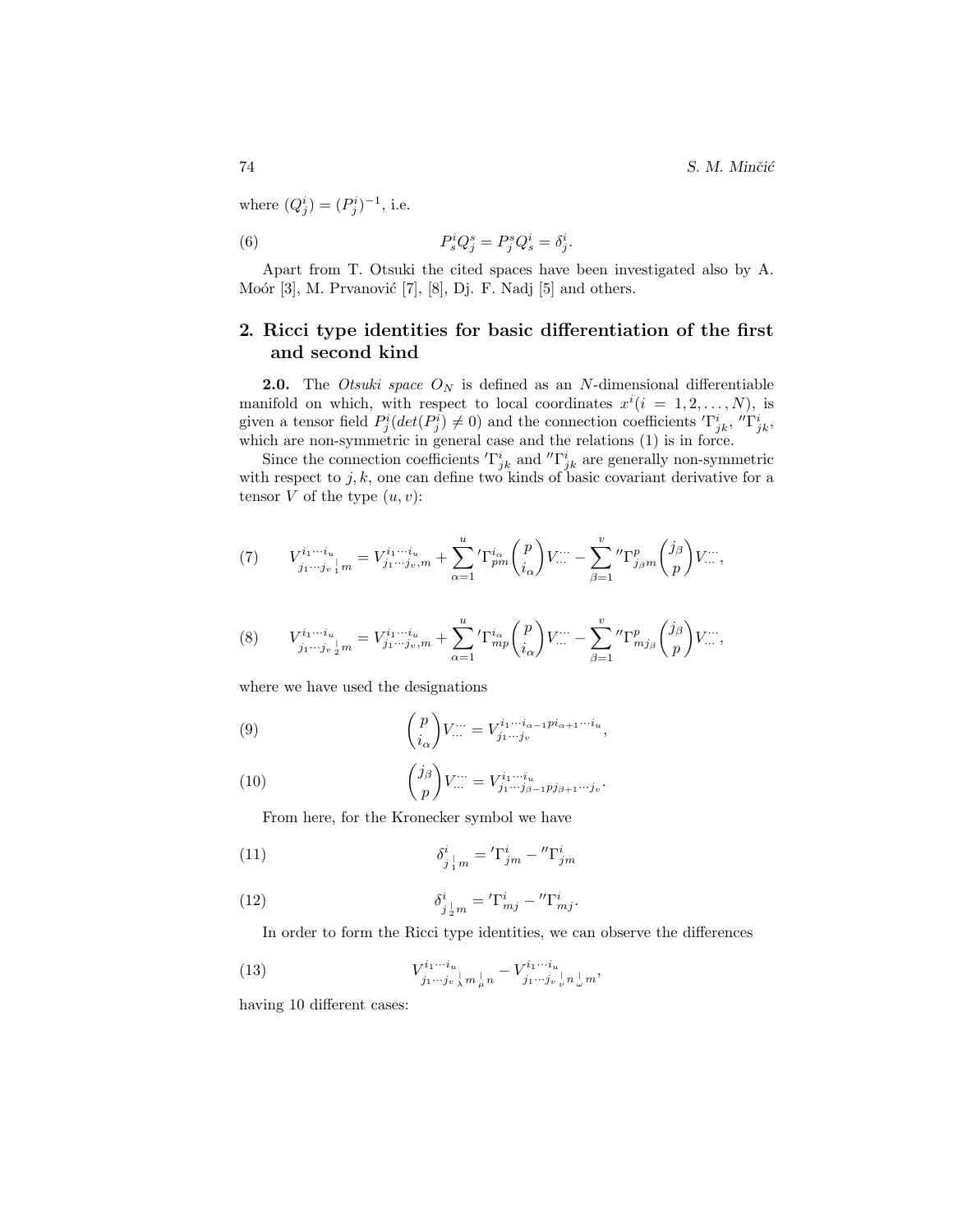Ricci type identities for basic differentiation . . .  $\hspace{1.5cm}$  75

(14)  
\n
$$
(\lambda, \mu; \nu, \omega) \in \{ (1, 1; 1, 1), (2, 2; 2, 2), (1, 2; 1, 2), (2, 1; 2, 1), (1, 1; 2, 2), (1, 1; 1, 2), (1, 1; 2, 1), (2, 2; 1, 2), (2, 2; 2, 1), (1, 2; 2, 1) \},
$$

which we are to study.

2.1. In the cited works, only the first kind of covariant derivative were used and it has been proved that (see  $[6]$ , eq.  $(7.15)$ , or  $[5]$  eq.  $(0.7)$ )

(15) 
$$
V_{j_1\cdots j_v}^{i_1\cdots i_u}|_{m} \Big|_{n} - V_{j_1\cdots j_v}^{i_1\cdots i_u}|_{n} \Big|_{m} = \sum_{\alpha=1}^{u} \left\langle R \frac{i_{\alpha}}{1} p_{mn} \binom{p}{i_{\alpha}} V_{\cdots}^{\cdots} - \sum_{\beta=1}^{v} \left\langle R \frac{i_{\beta}}{1} p_{mn} \binom{j_{\beta}}{p} V_{\cdots}^{\cdots} - \left\langle R \frac{i_{\alpha}}{1} p_{mn} \right\rangle \right\rangle \right\|_{m}
$$
\n
$$
+ \sum_{\beta=1}^{v} \left\langle R \frac{i_{\beta}}{1} p_{mn} \binom{j_{\beta}}{p} V_{\cdots}^{\cdots} - \left\langle R \frac{i_{\alpha}}{1} p_{mn} \right\rangle \right\rangle
$$

where

(16) 
$$
{}^{'}R^{i}_{1}{}^{j}_{mn} = {}^{'}\Gamma^{i}_{j}{}^{m}_{m} - {}^{'}\Gamma^{i}_{j}{}^{m}_{m} + {}^{'}\Gamma^{p}_{jm} {}^{'}\Gamma^{i}_{pn} - {}^{'}\Gamma^{p}_{jn} {}^{'}\Gamma^{i}_{pm},
$$

and  $''R$  is in the same manner expressed by  $''\Gamma$ , while  $[mn]$  signifies the antisymmetrisation with respect to  $m$ ,  $n$  without division by 2, that is

(17) 
$$
{}^{\prime\prime}\Gamma^p_{[mn]} = {}^{\prime\prime}\Gamma^p_{mn} - {}^{\prime\prime}\Gamma^p_{nm}.
$$

The identity (15) we call the first Ricci type identity for basic differentiation in  $O_N$ , while the thensors  $\binom{R}{1}$ ,  $\binom{R}{1}$  are curvature tensors of the 1<sup>s</sup>t kind in  $O_N$ , obtained by  $\Gamma$ , respectively  $\Gamma$ .

**2.2.** In the same way one proves that in  $O<sub>N</sub>$  is in force the second Ricci type identity for basic differentiation

(18) 
$$
V_{j_1 \cdots j_v}^{i_1 \cdots i_u}{}_{j_1 \cdots j_v}^{i_1 \cdots i_u} - V_{j_1 \cdots j_v}^{i_1 \cdots i_u}{}_{j_1 \cdots j_v}^{i_1 \cdots i_u} = \sum_{\alpha=1}^u' P_{j \ p m n}^{i_\alpha} {p \choose i_\alpha} V \cdots - \sum_{\beta=1}^v'' P_{j \beta}^p{}_{j_1 \cdots j_v} {j_\beta} V \cdots +'' \Gamma_{[mn]}^p V_{j_1 \cdots j_v}^{i_1 \cdots i_u}{}_{j_1 \cdots j_v}^{i_1 \cdots i_u}
$$

where

(19) 
$$
{}^{'}R^{i}_{2}{}^{j}_{mn} = {}^{'}\Gamma^{i}_{mj,n} - {}^{'}\Gamma^{i}_{nj,m} + {}^{'}\Gamma^{p}_{mj}{}^{'}\Gamma^{i}_{np} - {}^{'}\Gamma^{p}_{nj}{}^{'}\Gamma^{i}_{mp},
$$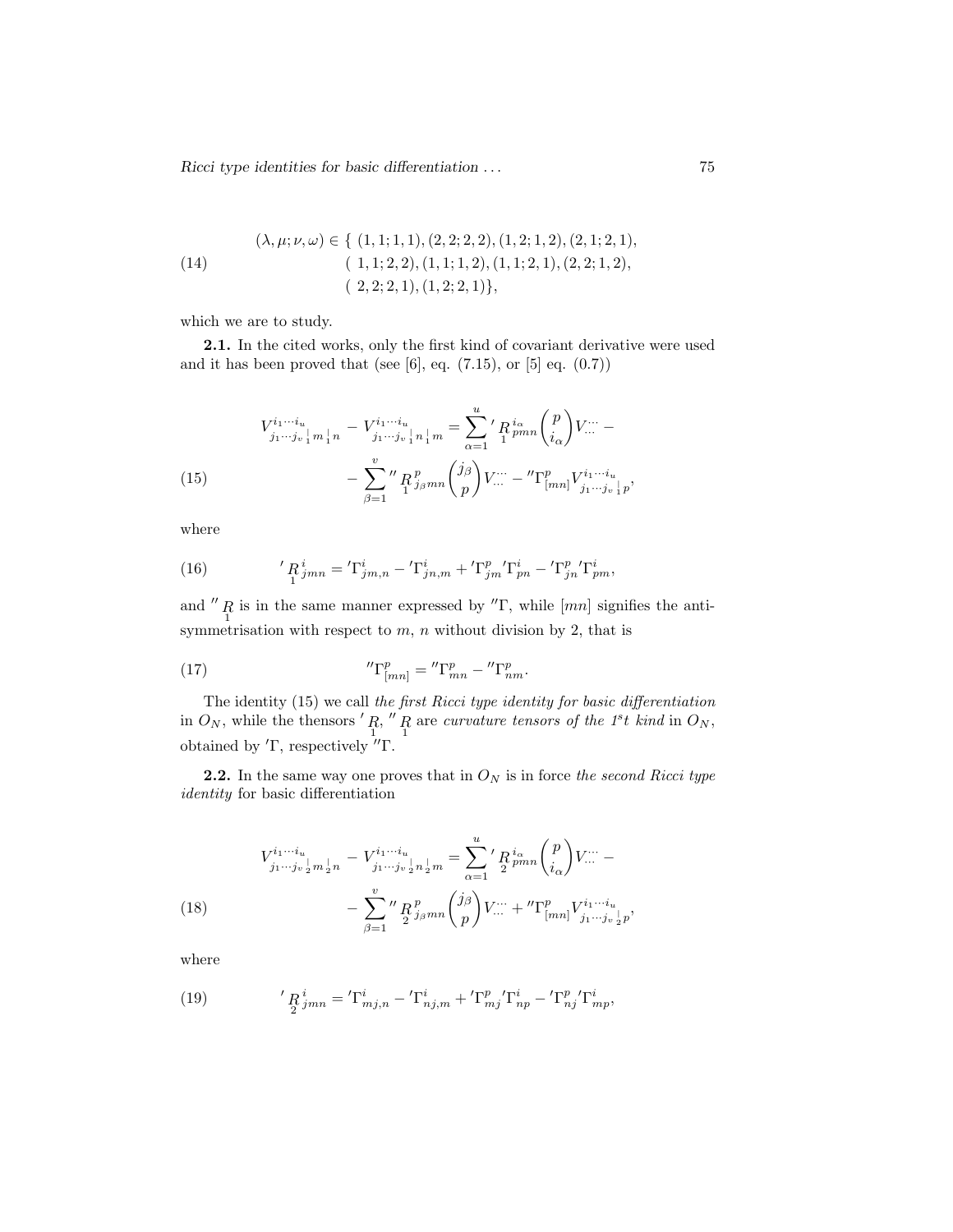and in the same manner  $''R$  by "T. The quantities  $'R,''R$  are *curvature tensors* of the second kind in  $O_N$ .

2.3. For the third case, by virtue of (13) and (14), we have the next theorem:

**Theorem 1.** In the space  $O_N$  the third Ricci type identity for basic differentiation is valid:

$$
V^{i_1\cdots i_u}_{j_1\cdots j_v} \big|_{m_2\atop n} - V^{i_1\cdots i_u}_{j_1\cdots j_v} \big|_{n_2\atop n} =
$$
\n
$$
(20) \qquad = \sum_{\alpha=1}^u {}'_{1} \Lambda^{i_{\alpha}}_{pmn} {p \choose i_{\alpha}} V^{\cdots}_{\cdots} - \sum_{\beta=1}^v {}''_{2} \Lambda^{p}_{\beta mn} {j_{\beta}} V^{\cdots}_{\cdots} +
$$
\n
$$
+ V^{i_1\cdots i_u}_{j_1\cdots j_v < [mn]} + V^{i_1\cdots i_u}_{j_1\cdots j_v \le [mn]} + {}''\Gamma^{p}_{[mn]} V^{i_1\cdots i_u}_{j_1\cdots j_v \cdot j_p},
$$

where

(21) 
$$
\int_{1}^{i} \mathbf{A}_{jmn}^{i} = \mathbf{T}_{jmn,n}^{i} - \mathbf{T}_{jn,m}^{i} + \mathbf{T}_{jm}^{p} \mathbf{T}_{np}^{i} - \mathbf{T}_{jn}^{p} \mathbf{T}_{mp}^{i},
$$

(22) 
$$
{}^{''}A^{i}_{2\,jmn} = {}^{''}\Gamma^{i}_{jm,n} - {}^{''}\Gamma^{i}_{jn,m} + {}^{''}\Gamma^{p}_{mj} {}^{''}\Gamma^{i}_{pn} - {}^{''}\Gamma^{p}_{nj} {}^{''}\Gamma^{i}_{pm},
$$

(23) 
$$
V_{j_1...j_v < mn}^{i_1...i_u} = \sum_{\alpha=1}^{u} {}' \Gamma^{i_\alpha}_{[pm]} {p \choose i_\alpha} V_{...n}^{...} - \sum_{\beta=1}^{v} {}'' \Gamma^{p}_{[j_\beta m]} {j_\beta \choose p} V_{...n}^{...},
$$

$$
V_{j_1\cdots j_v \le mn}^{i_1\cdots i_u} = \sum_{\alpha=1}^{u-1} \sum_{\substack{\beta=2 \ \alpha=1}}^{u} ({}^{\prime}\Gamma_{pm}^{i_{\alpha}}{}^{\prime}\Gamma_{ns}^{i_{\beta}} - {}^{\prime}\Gamma_{mp}^{i_{\alpha}}{}^{\prime}\Gamma_{sn}^{i_{\beta}}) \binom{p}{i_{\alpha}} \binom{s}{i_{\beta}} V_{\cdots}^{...} - \sum_{\alpha=1}^{u} \sum_{\beta=1}^{v} ({}^{\prime}\Gamma_{pm}^{i_{\alpha}}{}^{\prime\prime}\Gamma_{nj_{\beta}}^{s} - {}^{\prime}\Gamma_{mp}^{i_{\alpha}}{}^{\prime\prime}\Gamma_{j_{\beta}n}^{s}) \binom{p}{i_{\alpha}} \binom{j_{\beta}}{s} V_{\cdots}^{...} + \sum_{\alpha=1}^{v-1} \sum_{\substack{\beta=2 \ \alpha<\beta}}^{v} ({}^{\prime\prime}\Gamma_{j_{\alpha}m}^{p}{}^{\prime\prime}\Gamma_{nj_{\beta}}^{s} - {}^{\prime\prime}\Gamma_{mj_{\alpha}}^{p}{}^{\prime\prime}\Gamma_{j_{\beta}n}^{s}) \binom{j_{\alpha}}{p} \binom{j_{\beta}}{s} V_{\cdots}^{...}.
$$

*Proof.* We shall prove (20) for the tensor  $V_{jkl}^{hi}$ , from where one can anticipate the general formula (20). So,

(25) 
$$
V_{jkl\,|\,m}^{hi} = V_{jkl,m}^{hi} + {}^{'}\Gamma_{pm}^{h}V_{jkl}^{pi} + {}^{'}\Gamma_{pm}^{i}V_{jkl}^{hp} - {}^{'}\Gamma_{jm}^{p}V_{jkl}^{hi} - {}^{''}\Gamma_{lm}^{p}V_{jkl}^{hi} - {}^{''}\Gamma_{lm}^{p}V_{jkp}^{hi}.
$$

Further, we have

$$
V_{jkl\,|\,m\,j\,n}^{hi} = (V_{jkl\,|\,m}^{hi})_{\frac{1}{2}n} = (V_{jkl\,|\,m}^{hi})_{,n} + ' \Gamma_{ns}^h V_{jkl\,|\,m}^{si} + ' \Gamma_{ns}^i V_{jkl\,|\,m}^{hs} -
$$
  
(26) 
$$
- " \Gamma_{nj}^s V_{skl\,|\,m}^{hi} - " \Gamma_{nk}^s V_{jsl\,|\,m}^{hi} - " \Gamma_{nl}^s V_{jks\,|\,m}^{hi} - " \Gamma_{nm}^s V_{jkl\,|\,s}^{hi}.
$$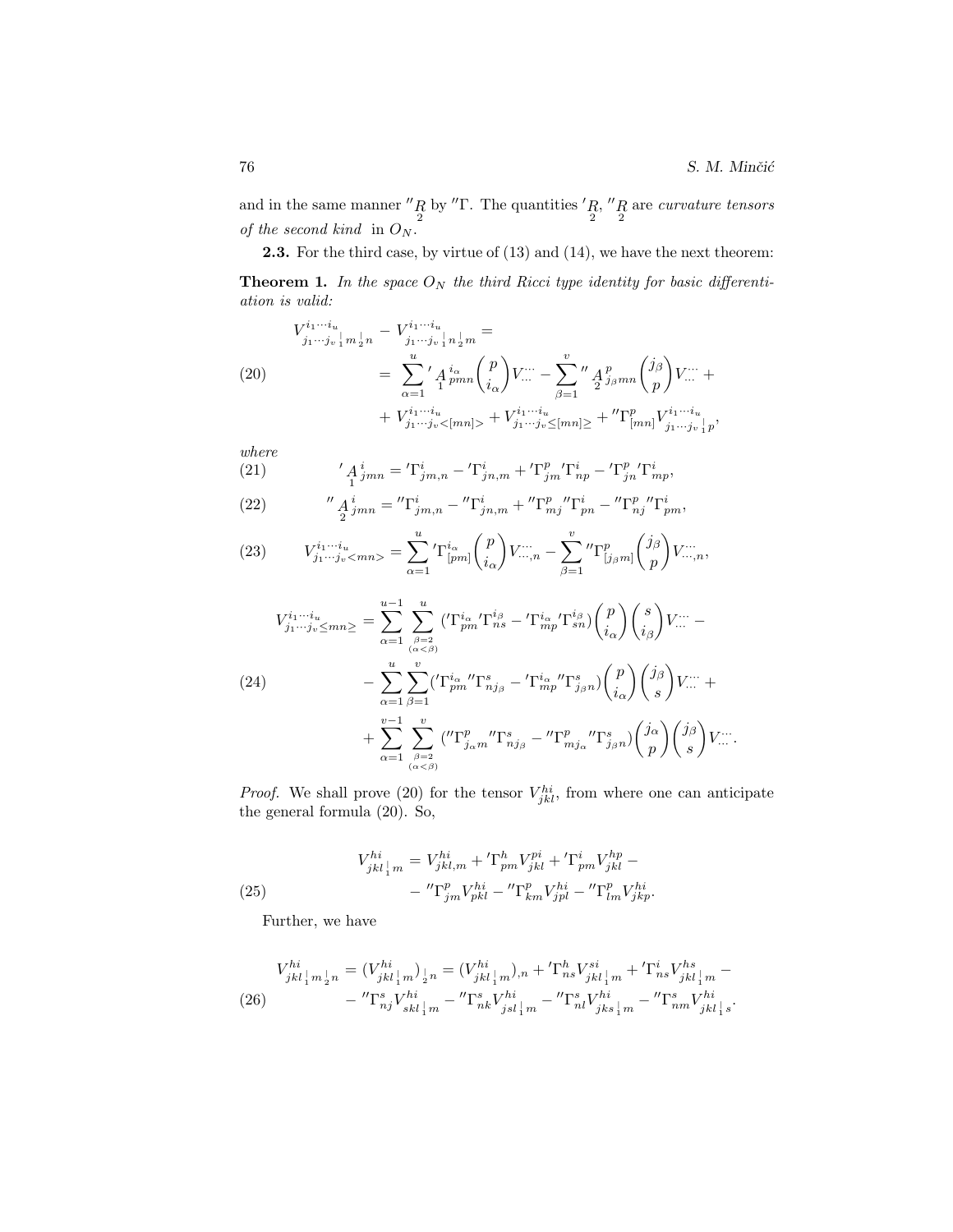Ricci type identities for basic differentiation . . . 77

Substituting into (26) by virtue of (25), one obtains

(27) 
$$
V_{jkl\,|\,m\,j\,n}^{hi} - V_{jkl\,|\,n\,j\,m}^{hi} = 'A_{1\,pmn}^{h}V_{jkl}^{pi} + 'A_{1\,pmn}^{i}V_{jkl}^{hp} -
$$

$$
- ''A_{2\,jmn}^{p}V_{pkl}^{hi} - ''A_{2\,kmn}^{p}V_{jpl}^{hi} - ''A_{2\,lmn}^{p}V_{jkp}^{hi} +
$$

$$
+ V_{jkl\leq [mn] > V_{jkl\leq [mn] \geq}^{hi} + ''\Gamma_{[mn]}^{p}V_{jkl\,|\,p}^{hi},
$$

where

$$
V_{jkl}^{hi} = {}^{'}\Gamma^{h}_{[pm]}V_{jkl,n}^{pi} + {}^{'}\Gamma^{i}_{[pm]}V_{jkl,n}^{hp} -
$$
  

$$
- {}^{'}\Gamma^{p}_{[jm]}V_{pkl,n}^{hi} - {}^{'}\Gamma^{p}_{[km]}V_{jpl,n}^{hi} - {}^{'}\Gamma^{p}_{[lm]}V_{jkp,n}^{hi},
$$

$$
V_{jkl\le mn}^{hi} \geq = \left\langle T_{pm}^{h}{}^{'}\Gamma_{ns}^{i} - T_{mp}^{h}{}^{'}\Gamma_{sn}^{i}\right\rangle V_{jkl}^{ps} - \left\langle T_{pm}^{h}{}^{''}\Gamma_{nj}^{s} - T_{mp}^{h}{}^{''}\Gamma_{jn}^{s}\right\rangle V_{skl}^{pi} - \right.
$$
  
\n
$$
- \left\langle T_{pm}^{h}{}^{''}\Gamma_{nk}^{s} - T_{mp}^{h}{}^{''}\Gamma_{kn}^{s}\right\rangle V_{jsl}^{pi} - \left\langle T_{pm}^{h}{}^{''}\Gamma_{nl}^{s} - T_{mp}^{h}{}^{''}\Gamma_{ln}^{s}\right\rangle V_{jks}^{pi} - \right.
$$
  
\n
$$
- \left\langle T_{pm}^{i}{}^{''}\Gamma_{nj}^{s} - T_{mp}^{i}{}^{''}\Gamma_{jn}^{s}\right\rangle V_{skl}^{hp} - \left\langle T_{pm}^{i}{}^{''}\Gamma_{nk}^{s} - T_{mp}^{i}{}^{''}\Gamma_{kn}^{s}\right\rangle V_{jsl}^{hp} - \right.
$$
  
\n
$$
- \left\langle T_{pm}^{i}{}^{''}\Gamma_{nl}^{s} - T_{mp}^{i}{}^{''}\Gamma_{ln}^{s}\right\rangle V_{jks}^{hp} + \left\langle T_{pm}^{p}{}^{''}\Gamma_{nk}^{s} - T_{mp}^{p}{}^{''}\Gamma_{kn}^{s}\right\rangle V_{psl}^{hi} + \right.
$$
  
\n
$$
+ \left\langle T_{pm}^{p}{}^{''}\Gamma_{nl}^{s} - T_{mp}^{p}{}^{''}\Gamma_{ln}^{s}\right\rangle V_{pks}^{hi} + \left\langle T_{km}^{p}{}^{''}\Gamma_{nl}^{s} - T_{mk}^{p}{}^{'}\Gamma_{ln}^{s}\right\rangle V_{pjs}^{hi}.
$$

We see that (27) is a particular case of (20). So, for the tensor  $V_{jkl}^{hi}$  the equation (20) is valid. The cases of vectors

$$
\begin{array}{c} \boldsymbol{V^i_{\perp m \: \frac{1}{2}n}} - \boldsymbol{V^i_{\perp n \: \frac{1}{2}m}} = \frac{ \prime }{4} \frac{i}{p m n} \boldsymbol{V^p} + \frac{ \prime }{ \Gamma^i_{[p m]} V^p_{,n}} - \frac{ \prime }{ \Gamma^i_{[p n]} V^p_{,m}} + \frac{ \prime }{ \Gamma^p_{[m n]} V^i_{\perp p} }, \\ \\ \boldsymbol{V_{j \: \frac{1}{2}m \: \frac{1}{2}n}} - \boldsymbol{V_{\perp n \: \frac{1}{2}m}} = - \frac{ \prime }{2} \frac{ \boldsymbol{P}_{j m n} }{j m n} \boldsymbol{V_p} - \frac{ \prime }{ \Gamma^p_{[j m]} V_{p,n}} + \frac{ \prime }{ \Gamma^p_{[j n]} V_{p,m}} + \frac{ \prime }{ \Gamma^p_{[m n]} V_{j \: \perp p} }, \end{array}
$$

are included in (20), which can be verified directly. In the case of a vector, the expression (24) is zero.

Also, by direct calculation we obtain that

$$
V_{j_{1}^{1}m_{2}^{1}n} - V_{j_{1}^{1}n_{2}^{1}m}^{i} = '{}_{1}^{4}{}_{pmn}V_{j}^{p} - ''{}_{2}^{4}{}_{jmn}V_{p}^{i} +
$$
  
\n(28) + 'Γ<sub>[pm]</sub> $v_{j,n}^{p} - 'Γ_{[pn]}^{i}V_{j,m}^{p} - ''Γ_{[jm]}V_{p,n}^{i} + ''Γ_{[jn]}^{p}V_{p,m}^{i} +$   
\n+ (-'T<sub>pm</sub><sup>i</sup> "T<sub>nj</sub><sup>s</sup> + 'T<sub>mp</sub><sup>i</sup> "T<sub>jn</sub><sup>s</sup> + 'T<sub>pm</sub><sup>i</sup> "T<sub>mj</sub><sup>s</sup> - 'T<sub>np</sub><sup>i</sup> "T<sub>jm</sub><sup>s</sup>) $V_{s}^{p} + ''Γ_{[mn]}^{p}V_{j_{1}^{1}p}^{i},$ 

and this is obtained from (20) too.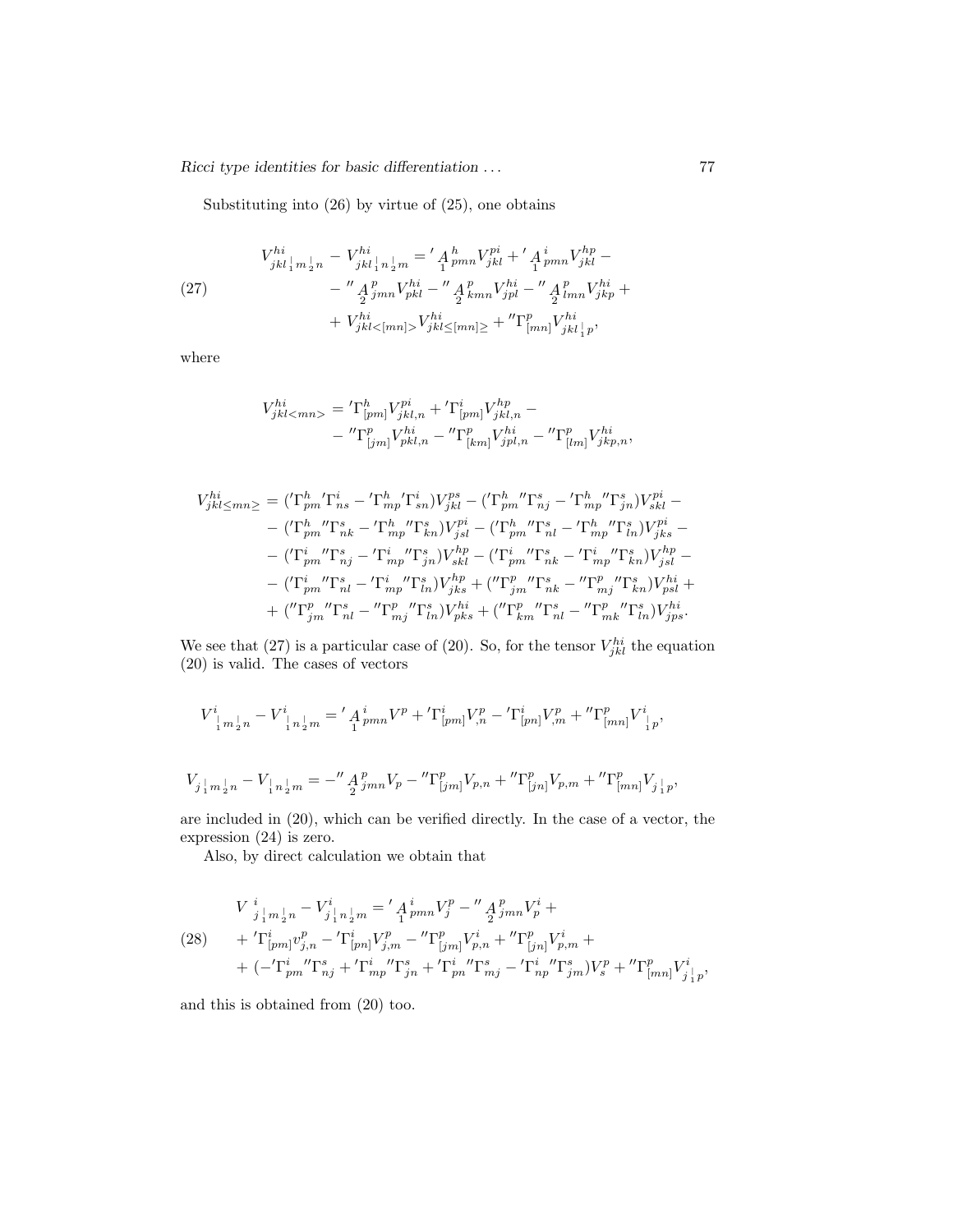In order to prove (20) by induction method, suppose that (20) is valid, and prove that the corresponding equation is valid for a tensor  $W_{i_1, i_2, j_3, j_4}^{i_1 \cdots i_u i_{u+1}}$  $\frac{i_1\cdots i_u i_{u+1}}{j_1\cdots j_v j_{v+1}}.$ 

Observe the tensor

(29) 
$$
V_{j_1...j_v}^{i_1...i_u} = W_{j_1...j_vj_{v+1}}^{i_1...i_{ui+1}} U_{i_{u+1}}^{j_{v+1}}
$$

Applying  $(20)$  to this tensor (of the type  $(u, v)$ ), we get

$$
V_{j_1\cdots j_v}^{i_1\cdots i_u}{}_1 m_{j_1}^{j_1} - V_{j_1\cdots j_v}^{i_1\cdots i_u}{}_1 n_{j_2}^{j_2} = \sum_{\alpha=1}^u' A_{pmn}^{i_\alpha} {p \choose i_\alpha} (W_{j_1\cdots j_vj_{v+1}}^{i_1\cdots i_u i_{u+1}} U_{i_{u+1}}^{j_{v+1}}) -
$$
  
\n(30) 
$$
- \sum_{\beta=1}^u'' A_{j_\beta mn}^p {j_\beta \choose p} (W_{j_1\cdots j_vj_{v+1}}^{i_1\cdots i_u i_{u+1}} U_{i_{u+1}}^{j_{v+1}}) + (W_{\cdots}^{\cdots} U_{\cdots}^{\cdots})_{\leq [mn] > +}
$$
  
\n+ (W\_{\cdots}^{\cdots} U\_{\cdots}^{\cdots})\_{\leq [mn] \geq} +'' \Gamma\_{[mn]}^p (W\_{\cdots}^{\cdots} U\_{\cdots}^{\cdots} U\_{\cdots}^{\cdots} U\_{\cdots}^{\cdots}]\_p),

where we have taken into consideration that for the basic differentiation the Leibniz rule is valid.

Based on  $(23,24,29)$ , we obtain

(31)  
\n
$$
(W...U...)_{} = \sum_{\alpha=1}^{u} {}' \Gamma^{i_{\alpha}}_{[pm]} \binom{p}{i_{\alpha}} (W..._{,n}U... + W...U..._{,n}) -
$$
\n
$$
- \sum_{\beta=1}^{v} {}'' \Gamma^{p}_{[j_{\beta}m]} \binom{j_{\beta}}{p} (W..._{,n}U... + W...U..._{,n}),
$$

$$
(W\cdots U\cdots)\leq_{mn\geq} = U\cdots\Big[\sum_{\alpha=1}^{u-1}\sum_{\substack{\beta=2 \ \alpha<\beta}}^{u}({}^{\prime}\Gamma_{pm}^{i_{\alpha}}{'}\Gamma_{ns}^{i_{\beta}} - {}^{\prime}\Gamma_{mp}^{i_{\alpha}}{'}\Gamma_{sn}^{i_{\beta}}){\binom{p}{i_{\alpha}}}\binom{s}{i_{\beta}}W\cdots - \sum_{\alpha=1}^{u}\sum_{\beta=1}^{v}({}^{\prime}\Gamma_{pm}^{i_{\alpha}}{'}\Gamma_{nj_{\beta}}^{s} - {}^{\prime}\Gamma_{mp}^{i_{\alpha}}{''}\Gamma_{j_{\beta}n}^{s}){\binom{p}{i_{\alpha}}}\binom{j_{\beta}}{s}W\cdots + \sum_{\alpha=1}^{v-1}\sum_{\substack{\beta=2 \ \alpha<\beta}}^{v}({}^{\prime}\Gamma_{j_{\alpha}m}^{p}{'}\Gamma_{nj_{\beta}}^{s} - {}^{\prime\prime}\Gamma_{mj_{\alpha}}^{p}{'}\Gamma_{j_{\beta}n}^{s}){\binom{j_{\alpha}}{p}}\binom{j_{\beta}}{s}W\cdots\Big].
$$

On the other hand, based on (29), we have

V ··· ··· | <sup>1</sup> <sup>m</sup> <sup>|</sup> <sup>2</sup> n − V ··· ··· <sup>1</sup> n | <sup>2</sup> m = {(W··· ··· U ··· ···) <sup>|</sup> <sup>1</sup> <sup>m</sup> <sup>|</sup> <sup>2</sup> n }[mn] = = (W··· ··· <sup>1</sup> <sup>m</sup> <sup>|</sup> <sup>2</sup> n U ··· ··· + W··· ··· | <sup>1</sup> m U ··· ··· <sup>2</sup> n + W··· ··· <sup>2</sup> n U ··· ··· | <sup>1</sup> m + W··· ··· U ··· ··· <sup>1</sup> <sup>m</sup> <sup>|</sup> <sup>2</sup> n )[mn] = = (W··· ··· | <sup>1</sup> <sup>m</sup> <sup>|</sup> <sup>2</sup> n − W··· ··· | <sup>1</sup> n <sup>2</sup> m )U ··· ··· + W··· ···(U ··· ··· <sup>1</sup> <sup>m</sup> <sup>|</sup> <sup>2</sup> n − U ··· ··· <sup>1</sup> n | <sup>2</sup> m ) + + (W··· ··· <sup>1</sup> m U ··· ··· <sup>2</sup> n + W··· ··· <sup>2</sup> n U ··· ··· <sup>1</sup> m )[mn] (33) .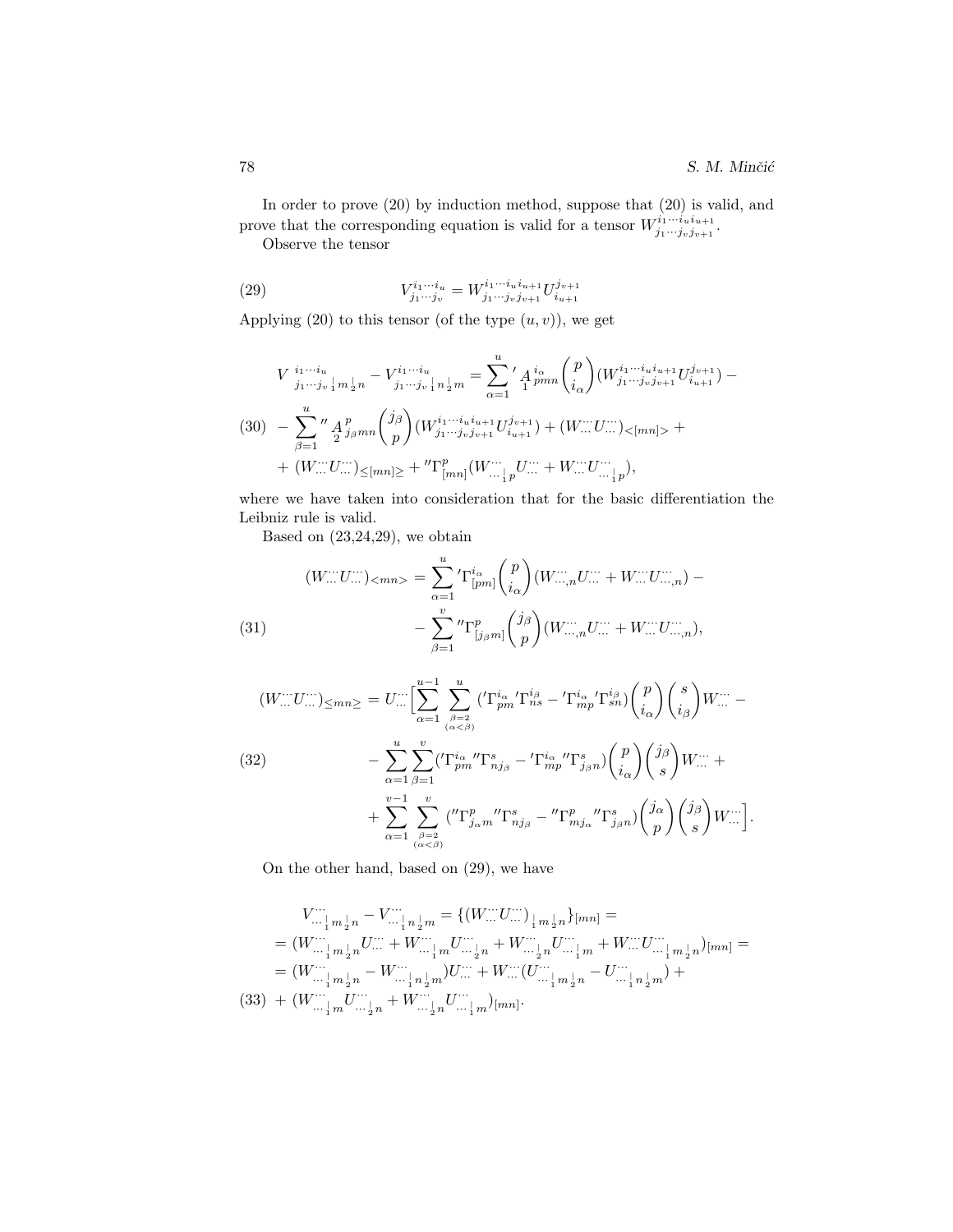Applying the identity (28) to the tensor  $U_{i_{n+1}}^{j_{n+1}}$  $i_{u+1}^{j_{v+1}}$  at the second brackets, calculating the covariant derivatives in the third brackets, substituting the expression, (31,32) into (30) and equilizing the right sides of the equations (30) and (33), after longer arranging one obtains

$$
U_{i_{u+1}}^{j_{v+1}} ( W_{j_{1}...j_{v+1}}^{i_{1}...i_{u+1}} | m_{2n}^1 - W_{j_{1}...j_{v+1}}^{i_{1}...i_{u+1}} | n_{2m}^1 ) =
$$
\n
$$
= U_{i_{u+1}}^{j_{v+1}} \Big\{ \sum_{\alpha=1}^{u+1} ' A_{pmn}^{i_{\alpha}} \binom{p}{i_{\alpha}} W_{\cdots}^{\cdots} - \sum_{\beta=1}^{v+1} '' A_{\beta,pmn}^{p} \binom{j_{\beta}}{p} W_{\cdots}^{\cdots} +
$$
\n
$$
+ \left[ \sum_{\alpha=1}^{u+1} ' \Gamma_{[pm]}^{i_{\alpha}} \binom{p}{i_{\alpha}} W_{\cdots,n}^{\cdots} - \sum_{\beta=1}^{v+1} '' \Gamma_{[j_{\beta}m]}^{p} \binom{j_{\beta}}{p} W_{\cdots,n}^{\cdots} +
$$
\n
$$
+ \sum_{\alpha=1}^{u} \sum_{\substack{\beta=2 \\ (\alpha < \beta)}}^{u+1} (Y_{pm}^{i_{\alpha}}' \Gamma_{ns}^{i_{\beta}} - Y_{mp}^{i_{\alpha}}' \Gamma_{sn}^{i_{\beta}}) \binom{p}{i_{\alpha}} \binom{s}{i_{\beta}} W_{\cdots}^{\cdots} -
$$
\n
$$
- \sum_{\alpha=1}^{u+1} \sum_{\substack{\beta=1 \\ \alpha=1}}^{v+1} (Y_{pm}^{i_{\alpha}}'' \Gamma_{nj_{\beta}}^{s} - Y_{mp}^{i_{\alpha}}'' \Gamma_{j_{\beta}n}^{s}) \binom{p}{i_{\alpha}} \binom{j_{\beta}}{s} W_{\cdots}^{\cdots} +
$$
\n
$$
+ \sum_{\alpha=1}^{v} \sum_{\substack{\beta=2 \\ (\alpha < \beta)}}^{v+1} ('' \Gamma_{j_{\alpha}}'' W_{n_{j_{\beta}}}^{s} - " \Gamma_{j_{\beta}}'' Y_{n_{j_{\beta}n}}^{s}) \binom{j_{\alpha}}{p} \binom{j_{\beta}}{s} W_{\cdots}^{\cdots} +
$$
\n
$$
+ " \Gamma_{mn}^{p} W_{\cdots}^{\cdots} |_{p} ]_{[mn]} \Big\}.
$$

Because  $U_i^{i_{v+1}}$  $j_{u+1}^{i_v+1}$  is an arbitrary tensor of the type  $(1,1)$ , the last equation, in view of (23,24), becomes

$$
W_{j_1\cdots j_{v+1}}^{i_1\cdots i_{u+1}} \n\Big|_{m_2} - W_{j_1\cdots j_{v+1}}^{i_1\cdots i_{u+1}} \n\Big|_{n_2} = \sum_{\alpha=1}^{u+1} \n\Big|_{1}^{n_1} \n\Big|_{m n} \n\Big(\n\begin{matrix}\n p \\
i_\alpha\n\end{matrix}\n\Big) W \n\cdots\n-\n\Big|_{\beta=1}^{v+1} \n\Big|_{2}^{n_1} \n\Big|_{\beta} \n\Big| W \n\cdots\n+\n\Big| W_{\cdots \leq [mn] \geq} + W_{\cdots \leq [mn] \geq} + \n\Big|_{m_1}^{n_1} \n\Big|_{m_2} W \n\cdots\n\Big|_{n_2}.
$$

i.e. (20) is valid for the tensor W of the type  $(u + 1, v + 1)$  too, and Theorem is proved.  $\Box$ 

The following theorems (Th. 2 - Th. 8) are proved in a similar way.

2.4. To the fourth case from (14) is related

Theorem 2. Applying two kinds of covariant derivative in the inversed order of that in the previous case, we obtain the fourth Ricci type identity in  $O<sub>N</sub>$  for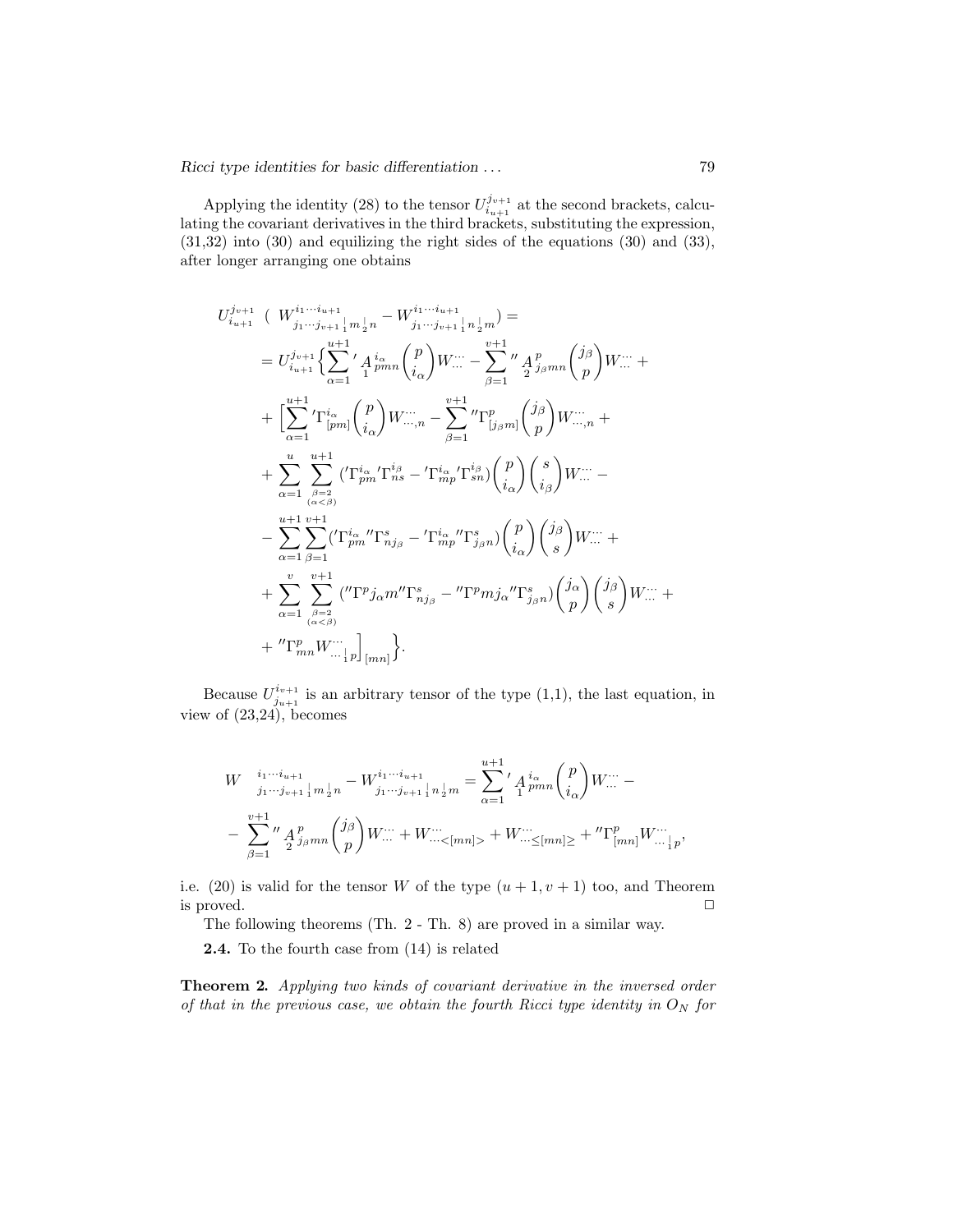basic differentiation:

$$
V_{j_1\cdots j_v}^{i_1\cdots i_u}{}_{n}{}_{n} - V_{j_1\cdots j_v}^{i_1\cdots i_u}{}_{n}{}_{n} =
$$
\n
$$
(34) \qquad = \sum_{\alpha=1}^{u} \sum_{3}^{i} \frac{A}{m} \sum_{i=1}^{i_{\alpha}} \left(\frac{p}{i_{\alpha}}\right) V_{\cdots}{}^{n} - \sum_{\beta=1}^{v} \sum_{4}^{u} \frac{A}{j_{\beta}mn} \left(\frac{j_{\beta}}{p}\right) V_{\cdots}{}^{n} - V_{j_1\cdots j_v}^{i_1\cdots i_u} - V_{j_1\cdots j_v}^{i_1\cdots i_u} \sum_{j_1\cdots j_v\leq [mn]}\n\geq -''\Gamma_{[mn]}^p V_{j_1\cdots j_v}^{i_1\cdots i_u}{}_{j_p},
$$

where

(35) 
$$
{}^{''}A_{j\,mn}^{i} = {}^{'}\Gamma^{i}_{mj,n} - {}^{'}\Gamma^{i}_{nj,m} + {}^{'}\Gamma^{p}_{mj}{}^{'}\Gamma^{i}_{pn} - {}^{'}\Gamma^{p}_{nj}{}^{'}\Gamma^{i}_{pm},
$$

(36) 
$$
{}^{''}A^{i}_{jmn} = {}^{''}\Gamma^{i}_{mj,n} - {}^{''}\Gamma^{i}_{nj,m} + {}^{''}\Gamma^{p}_{jm} {}^{''}\Gamma^{i}_{np} - {}^{''}\Gamma^{p}_{jn} {}^{''}\Gamma^{i}_{mp}.
$$

2.5. Further, we have

**Theorem 3.** In  $O_N$  is valid the 5<sup>th</sup> Ricci type identity for basic differentiation:

$$
V^{i_1 \cdots i_u}_{j_1 \cdots j_v} \Big|_{m} \Big|_{n} - V^{i_1 \cdots i_u}_{j_1 \cdots j_v} \Big|_{2} \Big|_{2} =
$$
\n
$$
(37) \qquad = \sum_{\alpha=1}^{u} \Big\langle \frac{1}{5} \iota_{pmn}^{i_{\alpha}} \Big( \frac{p}{i_{\alpha}} \Big) V^{\cdots}_{\cdots} - \sum_{\beta=1}^{v} \Big\langle \frac{1}{5} \iota_{\beta}^{n_{\beta}} \iota_{\beta}^{j_{\beta}} \Big( \frac{j_{\beta}}{p} \Big) V^{\cdots}_{\cdots} +
$$
\n
$$
+ V^{i_1 \cdots i_u}_{j_1 \cdots j_v < (mn) >} + V^{i_1 \cdots i_u}_{j_1 \cdots j_v \ll s(mn) \gg} - \Big\langle \frac{1}{1} \iota_{mn}^{p} \Big( V^{\cdots}_{\cdots} \Big|_{p} - V^{\cdots}_{\cdots} \Big|_{p} \Big),
$$

where we have designated

(38) 
$$
\frac{A_j^i}{5} j_{mn} = {}^{\prime} \Gamma^i_{jm,n} - {}^{\prime} \Gamma^i_{nj,m} + {}^{\prime} \Gamma^p_{jm} {}^{\prime} \Gamma^i_{pn} - {}^{\prime} \Gamma^p_{nj} {}^{\prime} \Gamma^i_{mp},
$$

(39) 
$$
{}^{''}A_{jmn}^{i} = {}^{''}\Gamma_{jm,n}^{i} - {}^{''}\Gamma_{nj,m}^{i} + {}^{''}\Gamma_{mj}^{p} {}^{''}\Gamma_{np}^{i} - {}^{''}\Gamma_{jn}^{p} {}^{''}\Gamma_{pm}^{i}.
$$

$$
V_{j_1\cdots j_v \ll smn\gg}^{i_1\cdots i_u} = \sum_{\alpha=1}^{u-1} \sum_{\substack{\beta=2 \ \alpha=1 \ (\alpha<\beta) \\ (\alpha<\beta) }}^{v} (T_{pm}^{i_{\alpha}} T_{sn}^{i_{\beta}} - T_{mp}^{i_{\alpha}} T_{ns}^{i_{\beta}}) \binom{p}{i_{\alpha}} \binom{s}{i_{\beta}} V_{\cdots}^{...} -
$$
  
\n
$$
- \sum_{\alpha=1}^{u} \sum_{\beta=1}^{v} (T_{pm}^{i_{\alpha}} T_{j_{\beta}n} - T_{mp}^{i_{\alpha}} T_{nj_{\beta}}) \binom{p}{i_{\alpha}} \binom{j_{\beta}}{s} V_{\cdots}^{...} +
$$
  
\n
$$
+ \sum_{\alpha=1}^{v-1} \sum_{\substack{\beta=2 \ (\alpha<\beta) }}^{v} (T_{j_{\alpha}m}^{p} T_{j_{\beta}n}^{s} - T_{mj_{\alpha}}^{p} T_{nj_{\beta}}) \binom{j_{\alpha}}{p} \binom{j_{\beta}}{s} V_{\cdots}^{...},
$$

while  $(m, n)$  designates the symmetrisation of the corresponding expression over m, n (without division with 2).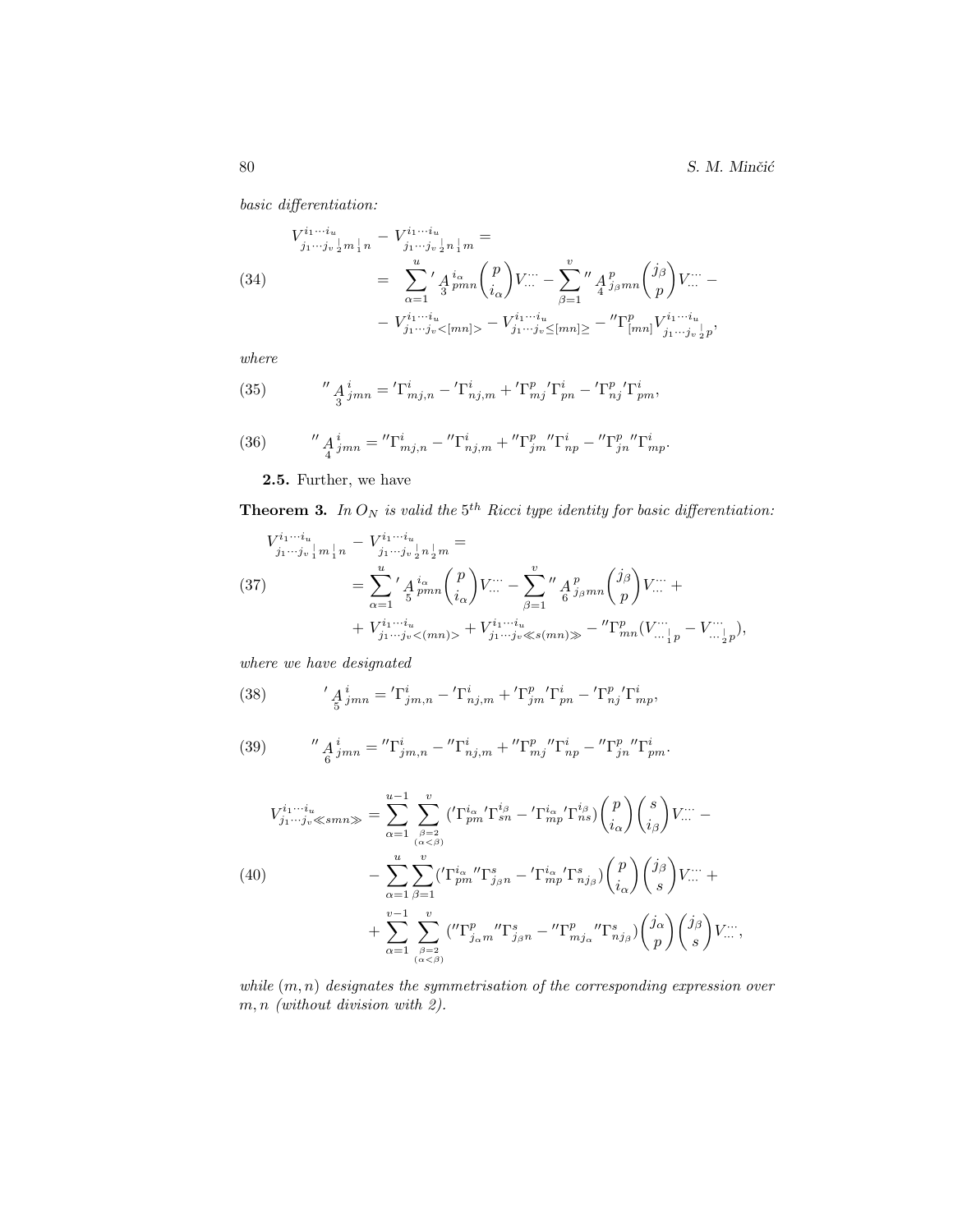**2.6.** Theorem 4. In  $O_N$  is in force the  $6^{th}$  Ricci type identity for basic differentiation:

(41)  
\n
$$
V^{i_1 \cdots i_u}_{j_1 \cdots j_v} \bigg|_{m}^{n} = V^{i_1 \cdots i_u}_{j_1 \cdots j_v} \bigg|_{n}^{n} = \sum_{\alpha=1}^{u} ' \underbrace{A}_{7}^{i_{\alpha}} \underbrace{m}_{\alpha} \left( \frac{p}{i_{\alpha}} \right) V \cdots - \sum_{\beta=1}^{v} " \underbrace{A}_{8}^{p} \underbrace{m}_{3 \beta} \underbrace{m}_{\beta} \left( \frac{j_{\beta}}{p} \right) V \cdots + V^{i_1 \cdots i_u}_{j_1 \cdots j_v \langle mn \rangle} + V^{i_1 \cdots i_u}_{j_1 \cdots j_v \langle mn \rangle},
$$

where

(42) 
$$
\frac{A_j^i}{7} j_{mn} = {}^{\prime} \Gamma^i_{jm,n} - {}^{\prime} \Gamma^i_{jn,m} + {}^{\prime} \Gamma^p_{jm} {}^{\prime} \Gamma^i_{pn} - {}^{\prime} \Gamma^p_{jn} {}^{\prime} \Gamma^i_{mp},
$$

(43) 
$$
{}^{\prime\prime}A^i_{\substack{jmn}} = {}^{\prime\prime}\Gamma^i_{jm,n} - {}^{\prime\prime}\Gamma^i_{jn,m} + {}^{\prime\prime}\Gamma^p_{mj}{}^{\prime\prime}\Gamma^i_{pn} - {}^{\prime\prime}\Gamma^p_{jn}{}^{\prime\prime}\Gamma^i_{pm}.
$$

$$
V_{j_1\cdots j_v \le mn\gg}^{i_1\cdots i_u} = \sum_{\alpha=1}^{u-1} \sum_{\substack{\beta=2 \ \alpha=1 \ (\alpha<\beta) \\ (\alpha<\beta) \\ \alpha=1}}^u \langle \Gamma_{[pm]}^{i_\alpha} \Gamma_{sn}^{i_\beta} + \Gamma_{pn}^{i_\alpha} \Gamma_{[sm]}^{i_\beta} \rangle \binom{p}{i_\alpha} \binom{s}{i_\beta} V^{\dots}_{\dots} - \sum_{\alpha=1}^u \sum_{\beta=1}^v \langle \Gamma_{[pm]}^{i_\alpha} \Gamma_{j_\beta n}^r + \Gamma_{pn}^{i_\alpha} \Gamma_{[j_\beta m]}^{s} \rangle \binom{p}{i_\alpha} \binom{j_\beta}{s} V^{\dots}_{\dots} + \sum_{\alpha=1}^{v-1} \sum_{\substack{\beta=2 \ (\alpha<\beta) \\ (\alpha<\beta)}}^v \binom{r_p}{i_\alpha m} \binom{r}{j_\beta n} + \Gamma_{j_\alpha n}^p \binom{r}{j_\beta m} \binom{j_\alpha}{p} \binom{j_\beta}{s} V^{\dots}_{\dots}.
$$

**2.7. Theorem 5.** In  $O_N$  is valid the 7<sup>th</sup> Ricci type identity for basic differentiation:

$$
V_{j_1\cdots j_v}^{i_1\cdots i_u}|_{m_1|n} - V_{j_1\cdots j_v}^{i_1\cdots i_u}|_{n_1|m} =
$$
  
(45) 
$$
= \sum_{\alpha=1}^u' A_{j\ \cdots j_v}^{i_\alpha} \left(\begin{matrix} p\\i_\alpha \end{matrix}\right) V_{\cdots} - \sum_{\beta=1}^v'' A_{j\beta m n}^{p} \left(\begin{matrix} j_\beta\\p \end{matrix}\right) V_{\cdots}^{ \cdots} +
$$

$$
+ V_{j_1\cdots j_v < nm>}^{i_1\cdots i_u} + V_{j_1\cdots j_v \le nm}^{i_1\cdots i_u} + V_{j_1\cdots j_v \le nm}^{i_1\cdots i_u} - \left( \begin{matrix} T_{m}^p V_{\cdots}^{\cdots} \\ T_{mn}^p V_{\cdots}^{\cdots} \end{matrix}\right)_{p},
$$

where we have designated

(46) 
$$
\frac{A_j^i_{jmn}}{9} = \frac{\Gamma_{jm,n}^i - \Gamma_{nj,m}^i + \Gamma_{jm}^p \Gamma_{pn}^i - \Gamma_{nj}^p \Gamma_{pm}^i}{\Gamma_{nj}^i \Gamma_{pn}^i},
$$

(47) 
$$
{}^{\prime\prime}A^i_{jmn} = {}^{\prime\prime}\Gamma^i_{jm,n} - {}^{\prime\prime}\Gamma^i_{nj,m} + {}^{\prime\prime}\Gamma^p_{jm} {}^{\prime\prime}\Gamma^i_{np} - {}^{\prime\prime}\Gamma^p_{jn} {}^{\prime\prime}\Gamma^i_{pm}.
$$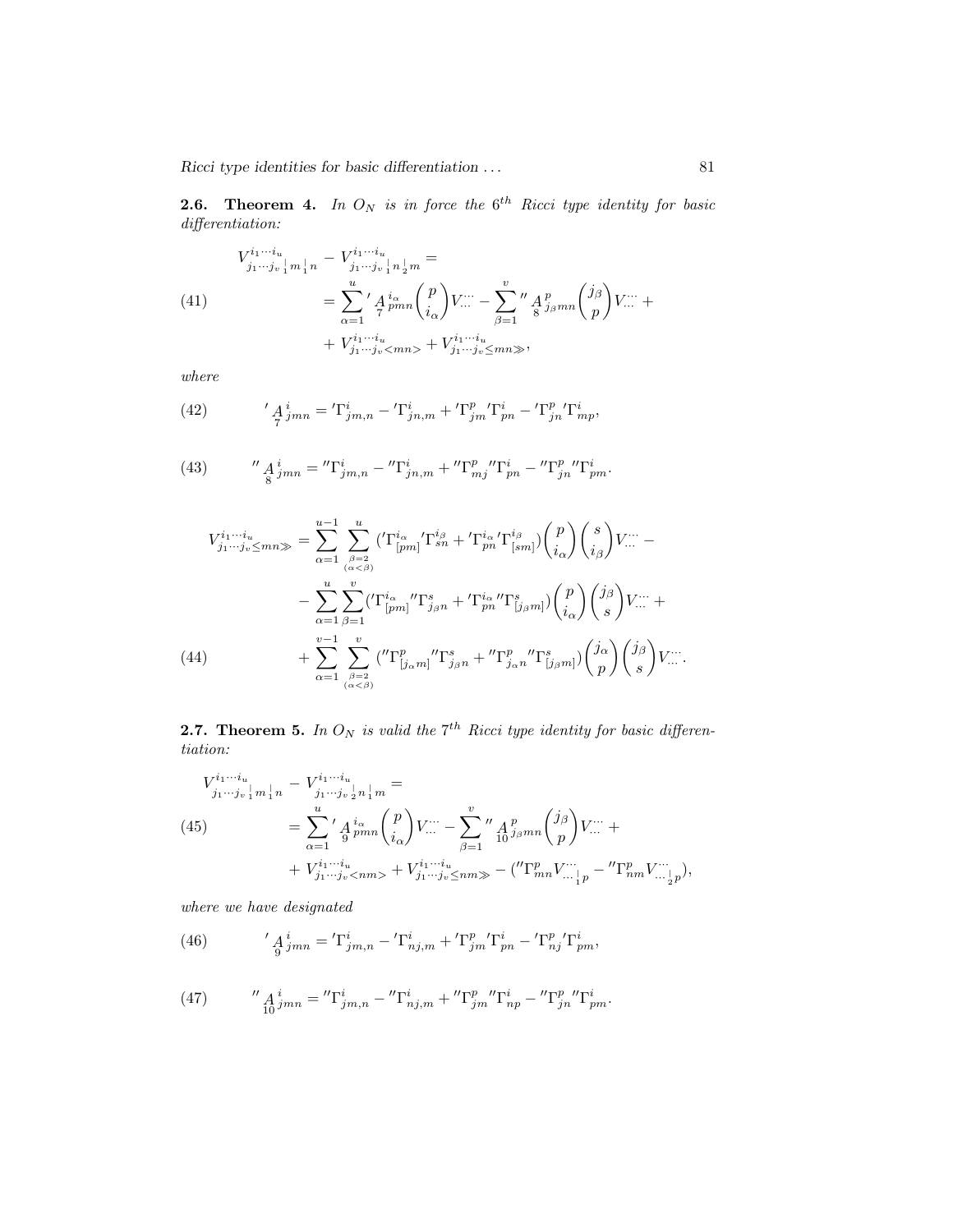### 2.8. To the following case from (14) is related

**Theorem 6.** In  $O_N$  is valid the  $8^{th}$  Ricci type identity for basic differentiation:

$$
V_{j_1\cdots j_v}^{i_1\cdots i_u}{}_{j_m}^l{}_{j_n} - V_{j_1\cdots j_v}^{i_1\cdots i_u}{}_{j_n}^l{}_{j_m} =
$$
\n
$$
(48) \qquad \qquad = \sum_{\alpha=1}^u \left( \frac{1}{11} \frac{i}{pm} \left( \frac{p}{i_{\alpha}} \right) V \cdots - \sum_{\beta=1}^v \frac{p}{12} \frac{p}{j_{\beta}mn} \left( \frac{j_{\beta}}{p} \right) V \cdots - \frac{p}{j_1\cdots j_v} \frac{j_{\beta}}{j_1\cdots j_v} \right) V \cdots - V_{j_1\cdots j_v}^{i_1\cdots i_u} - V_{j_1\cdots j_v}^{i_1\cdots i_u} \left( \frac{j_{\beta}}{j_{\beta}m} \right) V \cdots - V_{j_1\cdots j_v}^{i_1\cdots i_u} \left( \frac{j_{\beta}}{j_{\beta}m} \right) V \cdots - V_{j_1\cdots j_v}^{i_1\cdots i_u} \left( \frac{j_{\beta}}{j_{\beta}m} \right) V \cdots - V_{j_1\cdots j_v}^{i_1\cdots i_u} \left( \frac{j_{\beta}}{j_{\beta}m} \right) V \cdots - V_{j_1\cdots j_v}^{i_1\cdots i_u} \left( \frac{j_{\beta}}{j_{\beta}m} \right) V \cdots - V_{j_1\cdots j_v}^{i_1\cdots i_u} \left( \frac{j_{\beta}}{j_{\beta}m} \right) V \cdots - V_{j_1\cdots j_v}^{i_1\cdots i_u} \left( \frac{j_{\beta}}{j_{\beta}m} \right) V \cdots - V_{j_1\cdots j_v}^{i_1\cdots i_u} \left( \frac{j_{\beta}}{j_{\beta}m} \right) V \cdots - V_{j_1\cdots j_v}^{i_1\cdots i_u} \left( \frac{j_{\beta}}{j_{\beta}m} \right) V \cdots - V_{j_1\cdots j_v}^{i_1\cdots i_u} \left( \frac{j_{\beta}}{j_{\beta}m} \right) V \cdots - V_{j_1\cdots j_v}^{i_1\cdots i_u} \left( \frac{j_{\beta}}{j_{\beta}m} \right
$$

where

(49) 
$$
\int_{11}^{1} \dot{A}_{jmn}^{i} = \Gamma^{i}_{mj,n} - \Gamma^{i}_{jn,m} + \Gamma^{p}_{mj} \Gamma^{i}_{np} - \Gamma^{p}_{jn} \Gamma^{i}_{mp},
$$

(50) 
$$
{}^{\prime\prime}A_{12}^i{}_{mn} = {}^{\prime\prime}\Gamma^i_{mj,n} - {}^{\prime\prime}\Gamma^i_{jn,m} + {}^{\prime\prime}\Gamma^p_{mj}{}^{\prime\prime}\Gamma^i_{pn} - {}^{\prime\prime}\Gamma^p_{nj}{}^{\prime\prime}\Gamma^i_{mp}.
$$

$$
V_{j_1\cdots j_v \leq smn}^{i_1\cdots i_u} = \sum_{\alpha=1}^{u-1} \sum_{\substack{\beta=2 \ \alpha=1}}^{v} ({}^{\prime}\Gamma^{i_{\alpha}}_{mp}{}^{\prime}\Gamma^{i_{\beta}}_{[ns]} + {}^{\prime}\Gamma^{i_{\alpha}}_{[np]}{}^{\prime}\Gamma^{i_{\beta}}_{ms}) \binom{p}{i_{\alpha}} \binom{s}{i_{\beta}} V^{\cdots}_{\cdots} - \sum_{\alpha=1}^{u} \sum_{\beta=1}^{v} ({}^{\prime}\Gamma^{i_{\alpha}}_{mp}{}^{\prime\prime}\Gamma^{s}_{[n j_{\beta}]} + {}^{\prime}\Gamma^{i_{\alpha}}_{[np]}{}^{\prime\prime}\Gamma^{s}_{mj_{\beta}}) \binom{p}{i_{\alpha}} \binom{j_{\beta}}{s} V^{\cdots}_{\cdots} + \sum_{\alpha=1}^{v-1} \sum_{\substack{\beta=2 \ \alpha<\beta}}^{v} ({}^{\prime\prime}\Gamma^{p}_{mj_{\alpha}}{}^{\prime\prime}\Gamma^{s}_{[nj_{\beta}]} + {}^{\prime\prime}\Gamma^{p}_{[nj_{\alpha}]}{}^{\prime\prime}\Gamma^{s}_{mj_{\beta}}) \binom{j_{\alpha}}{p} \binom{j_{\beta}}{s} V^{\cdots}_{\cdots}.
$$

### 2.9. Also we have

**Theorem 7.** In an Otsuki space  $O<sub>N</sub>$  is in force the 9<sup>th</sup> Ricci type identity for basic differentiation:

(52)  
\n
$$
V^{i_1 \cdots i_u}_{j_1 \cdots j_v}{}_{\frac{1}{2}n} - V^{i_1 \cdots i_u}_{j_1 \cdots j_v}{}_{\frac{1}{2}n}{}_{\frac{1}{2}m} =
$$
\n
$$
= \sum_{\alpha=1}^u' \frac{A}{13}{}^{i_\alpha}_{pmn} \binom{p}{i_\alpha} V^{\cdots}_{\cdots} - \sum_{\beta=1}^v'' \frac{A}{14}{}^{p}_{j_pmn} \binom{j_\beta}{p} V^{\cdots}_{\cdots} - V^{i_1 \cdots i_u}_{j_1 \cdots j_v < mn} + V^{i_1 \cdots i_u}_{j_1 \cdots j_v < smm} \geq 0,
$$

where

(53) 
$$
{}^{'}A^{i}_{13}{}^{j}_{mn} = {}^{'}\Gamma^{i}_{mj,n} - {}^{'}\Gamma^{i}_{nj,m} + {}^{'}\Gamma^{p}_{mj}{}^{'}\Gamma^{i}_{np} - {}^{'}\Gamma^{p}_{nj}{}^{'}\Gamma^{i}_{pm},
$$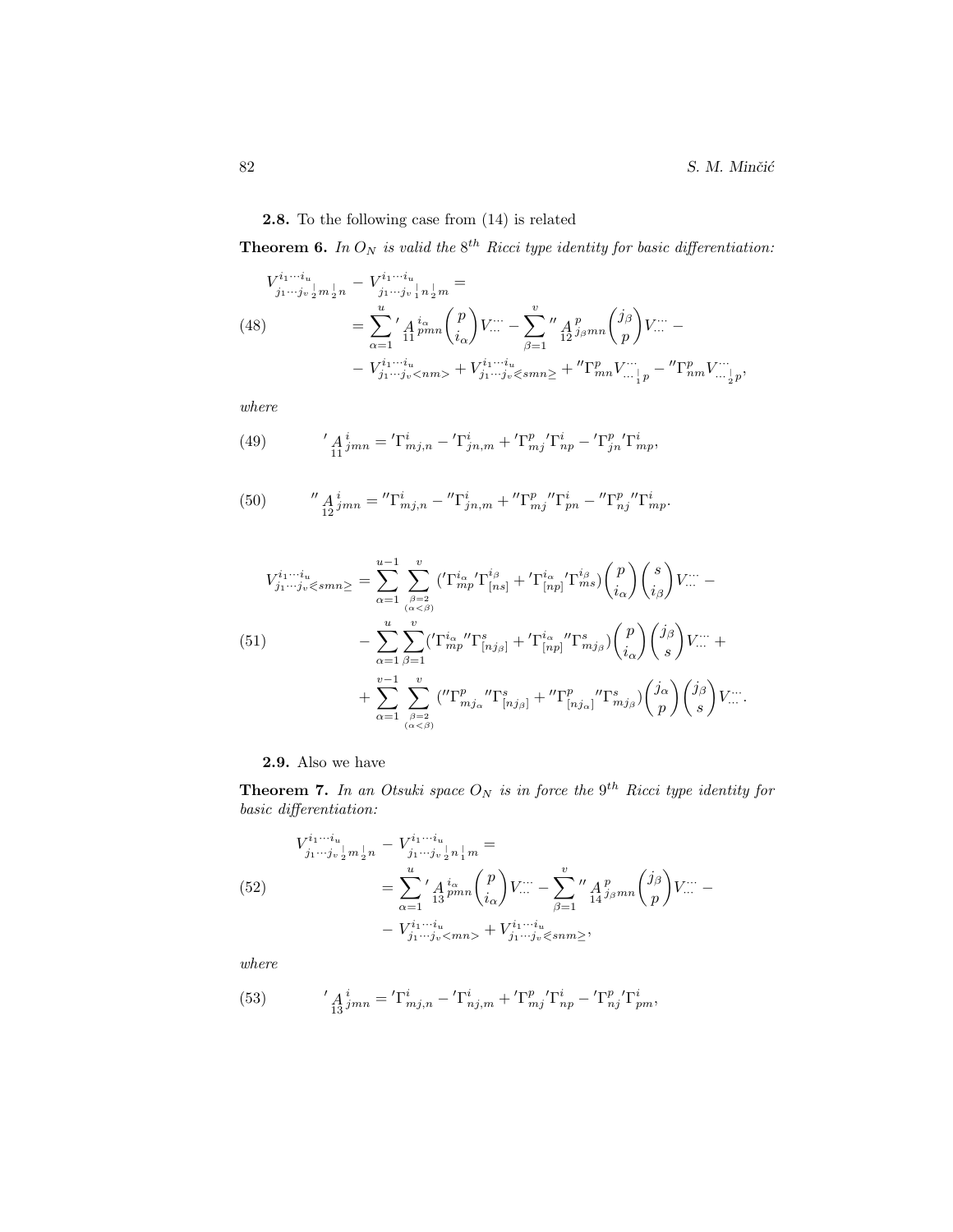Ricci type identities for basic differentiation . . . 83

(54) 
$$
{}^{''}A^{i}_{14}{}^{j}_{mn} = {}^{''}\Gamma^{i}_{mj,n} - {}^{''}\Gamma^{i}_{nj,m} + {}^{''}\Gamma^{p}_{jm} {}^{''}\Gamma^{i}_{np} - {}^{''}\Gamma^{p}_{nj} {}^{''}\Gamma^{i}_{mp}.
$$

#### 2.10. For the last case from (14) we have

**Theorem 8.** In  $O_N$  is is valid the 10<sup>th</sup> Ricci type identity for basic differentiation:

V i1···i<sup>u</sup> j1···j<sup>v</sup> | <sup>1</sup> <sup>m</sup> <sup>|</sup> <sup>2</sup> n − V i1···i<sup>u</sup> j1···j<sup>v</sup> | <sup>2</sup> n | <sup>1</sup> m = = X<sup>u</sup> α=1 0 A 15 i pmnµ p iα ¶ V ··· ··· − X<sup>v</sup> β=1 <sup>00</sup> A 15 p <sup>j</sup>βmn<sup>µ</sup> jβ p ¶ V ··· (55) ··· − − 00Γ p nm(V ··· ··· 1 p − V ··· ··· 2 p ),

where

(56) 
$$
\frac{\theta}{15} A_{jmn}^i = \frac{\theta \Gamma_{jm,n}^i}{\theta \Gamma_{m,n}^i} - \frac{\theta \Gamma_{nj,m}^i}{\theta \Gamma_{jm}^p} + \frac{\theta \Gamma_{jm}^p}{\theta \Gamma_{np}^i} - \frac{\theta \Gamma_{nj}^p}{\theta \Gamma_{pm}^i}, \quad \theta = \frac{\theta}{15}.
$$

The equation (55) can be written in another form. Namely, counting the difference in the last addend, we obtain another form of the  $10^{th}$  Ricci identity for basic differentiation in  $O_N$ :

(57) 
$$
V_{j_1 \cdots j_v}^{i_1 \cdots i_u} \Big|_{m \geq n} - V_{j_1 \cdots j_v}^{i_1 \cdots i_u} \Big|_{n} = \sum_{\alpha=1}^u \left( \frac{R}{3} \right)^i P_{mn} \left( \frac{p}{i_\alpha} \right) V_{\cdots} \Big|_{\beta=1} - \sum_{\beta=1}^v \left( \frac{R}{3} \right)^i P_{mn} \left( \frac{j_\beta}{p} \right) V_{\cdots} \Big|_{\beta=1}.
$$

where

(58) 
$$
\theta \underset{3}{R}^{i}_{jmn} = \frac{\theta}{15} \underset{15}{A}^{i}_{jmn} + \mathrm{''}\Gamma^{p}_{nm} \theta \Gamma^{i}_{[pj]}, \quad \theta = \mathrm{''} \mathrm{''}.
$$

is the curvature tensor of the  $3^{rd}$  kind in  $O_N$ , determined by the connection  $^{\theta}$ Γ, θ =',''.

**Remark.** The quantities  $^{\theta}$ A  $j_{mn}$   $(\theta =', ''; t = 1, \dots, 15)$  are not tensors and we call them *curvature pseudotensors* of the space  $O<sub>N</sub>$  of the 1<sup>st</sup> to 15<sup>th</sup> kind respectively. For example, from the particular case of (41)

$$
V_{j\;\rule{0pt}{3pt}_1m\;\rule{0pt}{3pt}_1n}\ -\ V_{j\;\rule{0pt}{3pt}_1n\;\rule{0pt}{3pt}_2m}\ =\ -''\,A_{j\;mn}^{\,p}V_p+\hskip.7pt''\Gamma_{[mj]}^{\,p}V_{p,n},
$$

we see that  $''\underset{8}{A}$  is not a tensor, because  $V_{p,n} = \frac{\partial V_p}{\partial x^n}$  is not a tensor.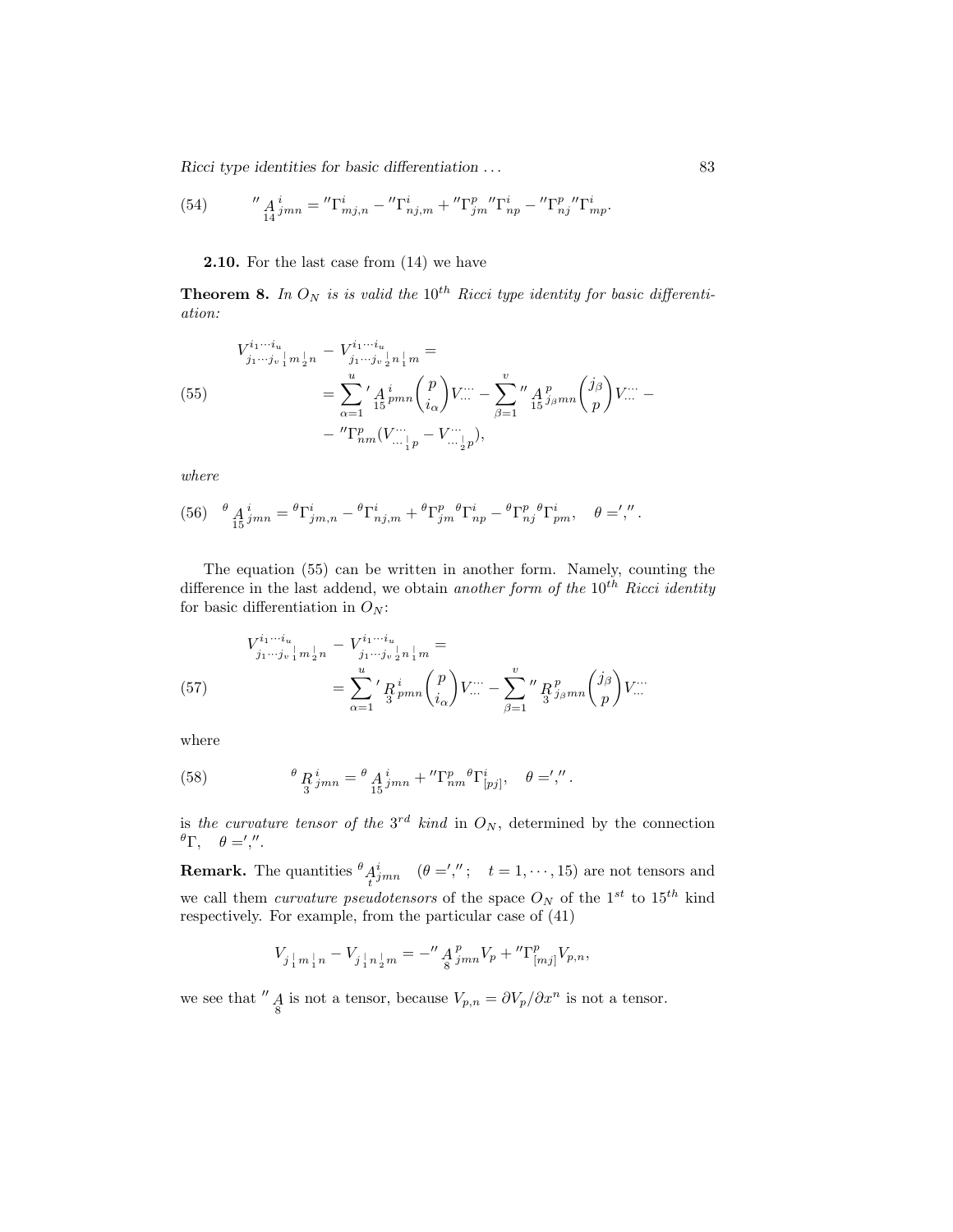# 3. The Ricci type identities for basic differentiation of the third and fourth kind

One can define in  $O<sub>N</sub>$  two new kinds of basic covariant derivative (in place of (7)):

$$
(59) V^{i_1 \cdots i_u}_{j_1 \cdots j_v \, \frac{1}{3}m} = V^{i_1 \cdots i_u}_{j_1 \cdots j_v, m} + \sum_{\alpha=1}^u {}' \Gamma^i_{pm} {p \choose i_\alpha} V^{\cdots}_{\cdots} - \sum_{\beta=1}^v {}'' \Gamma^p_{m j_\beta} {j_\beta \choose p} V^{\cdots}_{\cdots},
$$

(60) 
$$
V_{j_1...j_v}^{i_1...i_u} = V_{j_1...j_v,m}^{i_1...i_u} + \sum_{\alpha=1}^u T_{mp}^{i_\alpha} {p \choose i_\alpha} V_{...}^{...} - \sum_{\beta=1}^v T_{j_\beta m}^p {j_\beta \choose p} V_{...}^{...}.
$$

From here, it follows that

(61) 
$$
\delta^i_{j \, \frac{1}{3}m} = {}^{\prime}\Gamma^i_{jm} - {}^{\prime\prime}\Gamma^i_{mj}, \quad \delta^i_{j \, \frac{1}{4}m} = {}^{\prime}\Gamma^i_{mj} - {}^{\prime\prime}\Gamma^i_{jm}.
$$

Analogously to (14), we can obtain 10 new Ricci type identities in  $O<sub>N</sub>$ . For example,

(62) 
$$
V_{j_1 \cdots j_v}^{i_1 \cdots i_u}_{j_1 \cdots j_v} \frac{1}{3} n - V_{j_1 \cdots j_v}^{i_1 \cdots i_u}_{j_1 \cdots j_v} \frac{1}{3} n \frac{1}{3} m = \sum_{\alpha=1}^u {}'_{1} R_{pmn}^{i_{\alpha}} {p \choose i_{\alpha}} V \cdots - \sum_{\beta=1}^v {}''_{2} R_{j_{\beta}mn}^{p} {j_{\beta} \choose p} V \cdots + {}'' \Gamma_{[mn]}^{p} V_{j_1 \cdots j_v}^{i_1 \cdots i_u}{}_{j_p},
$$

(63) 
$$
V_{j_1\cdots j_{v}}^{i_1\cdots i_{u}}{}_{n}{}_{n} - V_{j_1\cdots j_{v}}^{i_1\cdots i_{u}}{}_{n}{}_{n} = \sum_{\alpha=1}^{u}{}'_{2} P_{pmn} \binom{p}{i_{\alpha}} V_{\cdots}^{...} - \sum_{\beta=1}^{v}{}''_{1} R_{j_{\beta}mn}^{p} \binom{j_{\beta}}{p} V_{\cdots}^{...} - {}''\Gamma_{[mn]}^{p} V_{j_1\cdots j_{v}}^{i_1\cdots i_{u}}{}_{p},
$$

$$
V_{j_1\cdots j_v}^{i_1\cdots i_u}|_{j_1\cdots j_v} - V_{j_1\cdots j_v}^{i_1\cdots i_u}|_{j_1\cdots j_v} = \sum_{\alpha=1}^u' A_{pmn}^{i_\alpha} {p \choose i_\alpha} V^{\cdots}_{\cdots} -
$$
  
(64) 
$$
- \sum_{\beta=1}^v'' A_{j_\beta mn}^p {j_\beta \choose p} V^{\cdots}_{\cdots} + \overline{V}_{j_1\cdots j_v < [mn]>}^{i_1\cdots i_u} + \overline{V}_{j_1\cdots j_v \le [mn]}\times [-W^p_{[mn]} V_{j_1\cdots j_v}^{i_1\cdots i_u}]
$$

$$
- \sum_{\beta=1}^v W^p_{[mn]} V_{j_1\cdots j_v}^{i_1\cdots i_u}.
$$

where

(65) 
$$
\overline{V}_{j_1\cdots j_v < mn}^{i_1\cdots i_u} = \sum_{\alpha=1}^u {}' \Gamma_{[pm]}^{i_\alpha} {p \choose i_\alpha} V^{\cdots}_{\cdots,n} - \sum_{\beta=1}^v {}'' \Gamma_{[mj_\beta]}^p {j_\beta \choose p} V^{\cdots}_{\cdots,n},
$$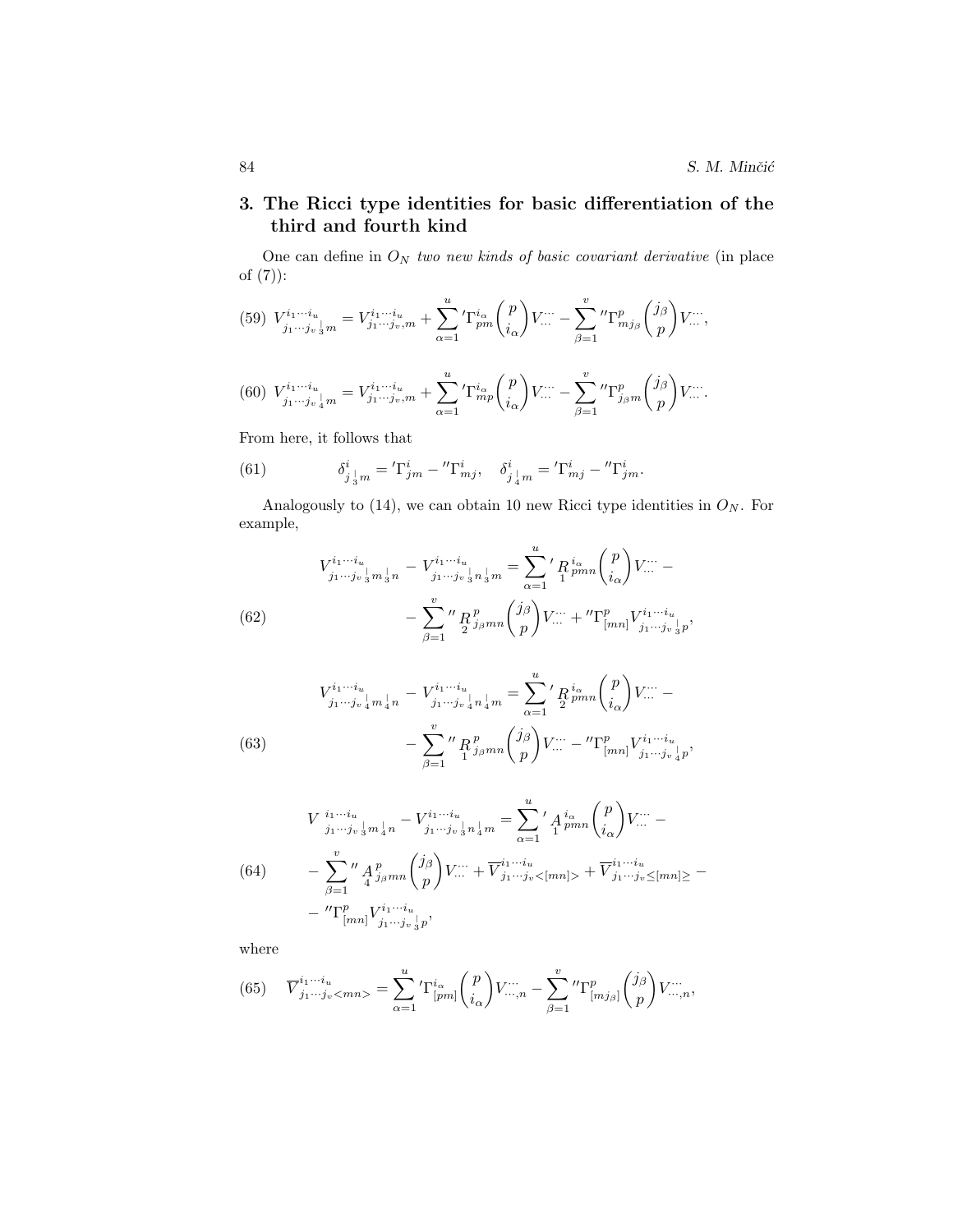Ricci type identities for basic differentiation . . . 85

$$
\overline{V}^{i_1\cdots i_u}_{j_1\cdots j_v \leq mn} = \sum_{\alpha=1}^{u-1} \sum_{\beta=2}^{u} \langle \Gamma^{i_{\alpha}}_{pm} \Gamma^{i_{\beta}}_{ns} - \Gamma^{i_{\alpha}}_{mp} \Gamma^{i_{\beta}}_{sn} \rangle \binom{p}{i_{\alpha}} \binom{s}{i_{\beta}} V^{\cdots}_{\cdots} - \sum_{\alpha=1}^{u} \sum_{\beta=1}^{v} \langle \Gamma^{i_{\alpha}}_{pm} \Gamma^{s}_{j_{\beta}n} - \Gamma^{i_{\alpha}}_{mp} \Gamma^{s}_{nj_{\beta}} \rangle \binom{p}{i_{\alpha}} \binom{j_{\beta}}{s} V^{\cdots}_{\cdots} + \sum_{\alpha=1}^{v-1} \sum_{\beta=2}^{v} \langle \Gamma^{p}_{mp} \rangle^{m} \Gamma^{s}_{nj_{\beta}n} - \Gamma^{p}_{j_{\alpha}m} \Gamma^{s}_{nj_{\beta}n} \binom{j_{\alpha}}{p} \binom{j_{\beta}}{s} V^{\cdots}_{\cdots}.
$$

In these identities appear the same quantities  ${}^{\theta}R, {}^{\theta}R, {}^{\theta}R, {}^{\theta}A, {}^{\theta}A, \cdots, {}^{\theta}A,$  but in different distribution than in the cases 2.1-2.10. Only in the one case appears a new curvature tensor R: 4

(67) 
$$
V_{j_1 \cdots j_v}^{i_1 \cdots i_u}{}_{m}{}_{n}{}_{n} - V_{j_1 \cdots j_v}^{i_1 \cdots i_u}{}_{n}{}_{3m} =
$$

$$
= \sum_{\alpha=1}^{u} {}'_{4} R_{pmn}^{i_{\alpha}} {p \choose i_{\alpha}} V \cdots + \sum_{\beta=1}^{v} {}''_{3} R_{j_{\beta}nm}^{p} {j_{\beta} \choose p} V \cdots,
$$

where

(68) 
$$
{}^{'}F_{4\,jmn} = {}^{'}F_{15\,jmn} + {}^{'}F_{mn}^p T_{[pj]}^i.
$$

## 4. Derived curvature tensors. Independent curvature tensors in  $O_N$

As we have seen, the quantities  ${}^{\theta}A \quad (\theta = ', '' ; t = 1, \cdots, 15)$  are not tensors. We proved in [1] for a non-symmetric connection  $\Gamma$  (=  $\Gamma$  =  $\Gamma$ ) that from the curvature pseudotensors  $\underset{t}{A}$  one can obtain new, so called "derived" curvature tensors. We can do this in an analogous way in  $O<sub>N</sub>$  too. For examle, adding the equations (20) and (34), we get

V ··· ··· | <sup>1</sup> <sup>m</sup> <sup>|</sup> <sup>2</sup> n − V ··· ··· <sup>1</sup> n | <sup>2</sup> m + V ··· ··· | <sup>2</sup> <sup>m</sup> <sup>|</sup> <sup>1</sup> n − V ··· ··· <sup>2</sup> n | <sup>1</sup> m = = X<sup>u</sup> α=1 2 0Re 1 iα pmnµ p iα ¶ V ··· ··· − X<sup>v</sup> β=1 2 <sup>00</sup>Re 1 p <sup>j</sup>βmn<sup>µ</sup> jβ p ¶ V ··· ··· +(69) + 00Γ p [mn] (V ··· ··· 1 p − V ··· ··· | 2 p ),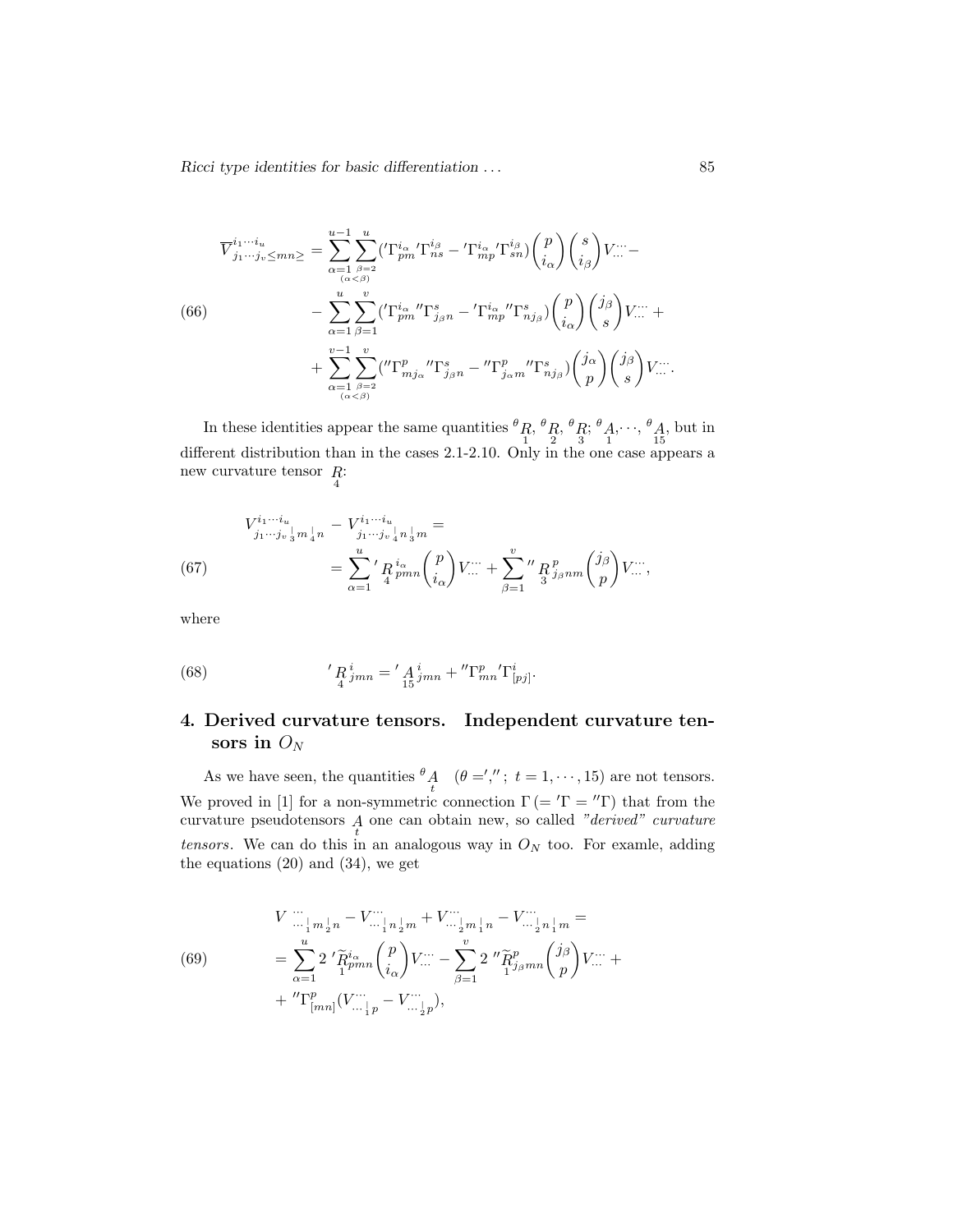where

(70) 
$$
\theta \widetilde{R}_{jmn}^i = \frac{1}{2} (\theta A + \theta A)_{jmn}^i = \frac{1}{2} (\theta A + \theta A)_{jmn}^i,
$$

is a tensor.

Adding the equations (41) and (52) we obtain

V ··· ··· <sup>1</sup> <sup>m</sup> <sup>|</sup> <sup>1</sup> n − V ··· ··· <sup>1</sup> n <sup>2</sup> m + V ··· ··· | <sup>2</sup> <sup>m</sup> <sup>|</sup> <sup>2</sup> n − V ··· ··· <sup>2</sup> n <sup>1</sup> m = = X<sup>u</sup> α=1 2 0Re 2 iα pmnµ p iα ¶ V ··· ··· − X<sup>v</sup> β=1 2 <sup>00</sup>Re 3 p <sup>j</sup>βmn<sup>µ</sup> jβ p ¶ V ··· ··· +(71) + V ··· ···≤mn<sup>À</sup> + V ··· ···¿snm≥.

By virtue of (44), (51) we see that the quantity

$$
V_{j_1\cdots j_v\leq mn\geq}^{i_1\cdots i_w\leq mn\geq} + V_{j_1\cdots j_v\leq smn\geq}^{i_1\cdots i_w\leq smn\geq} =
$$
\n
$$
= \sum_{\alpha=1}^{u-1} \sum_{\substack{\beta=2 \\ (\alpha<\beta) \\ (\alpha<\beta) }}^{u} (T_{[pm]}^{i_{\alpha}} T_{sn}^{i_{\beta}} + T_{pn}^{i_{\alpha}} T_{[sm]}^{i_{\beta}} + T_{np}^{i_{\alpha}} T_{[ms]}^{i_{\beta}} +
$$
\n
$$
+ T_{[mp]}^{i_{\alpha}} T_{ns}^{i_{\beta}} \Big( \frac{p}{i_{\alpha}} \Big) \Big( \frac{s}{i_{\beta}} \Big) V_{\cdots}^{...} -
$$
\n
$$
- \sum_{\alpha=1}^{u} \sum_{\beta=1}^{v} (T_{[pm]}^{i_{\alpha}} T_{j_{\beta}n}^{*} + T_{pn}^{i_{\alpha}} T_{[j_{\beta}m]}^{s} + T_{np}^{i_{\alpha}} T_{[mj_{\beta}]}^{s} +
$$
\n
$$
+ T_{[mp]}^{i_{\alpha}} T_{nj_{\beta}}^{*} \Big( \frac{p}{i_{\alpha}} \Big) \Big( \frac{j_{\beta}}{s} \Big) V_{\cdots}^{...} +
$$
\n
$$
+ \sum_{\alpha=1}^{v-1} \sum_{\substack{\beta=2 \\ (\alpha<\beta) \\ (\alpha<\beta) }}^{v} (T_{[jm]}^{p} T_{j_{\beta}n}^{*} + T_{j_{\alpha}}^{p} T_{[jm]}^{s} + T_{[jm]}^{s} T_{[jm]}^{s} + T_{[m_{\alpha}}^{p} T_{[jm]}^{s} +
$$
\n
$$
+ T_{[mj_{\alpha}]}^{p} T_{[mj_{\beta}]}^{s} \Big( \frac{j_{\alpha}}{p} \Big) \Big( \frac{j_{\beta}}{s} \Big) V_{\cdots}^{...} =
$$
\n
$$
= \sum_{\alpha=1}^{u-1} \sum_{\substack{\beta=2 \\ (\alpha<\beta) \\ (\alpha<\beta) }}^{u} (T_{[pm]}^{i_{\alpha}} T_{[jm]}^{i_{\beta}} + T_{[pn]}^{i_{\alpha}} T_{[jm]}^{i_{\beta}}) \Big( \frac{p}{
$$